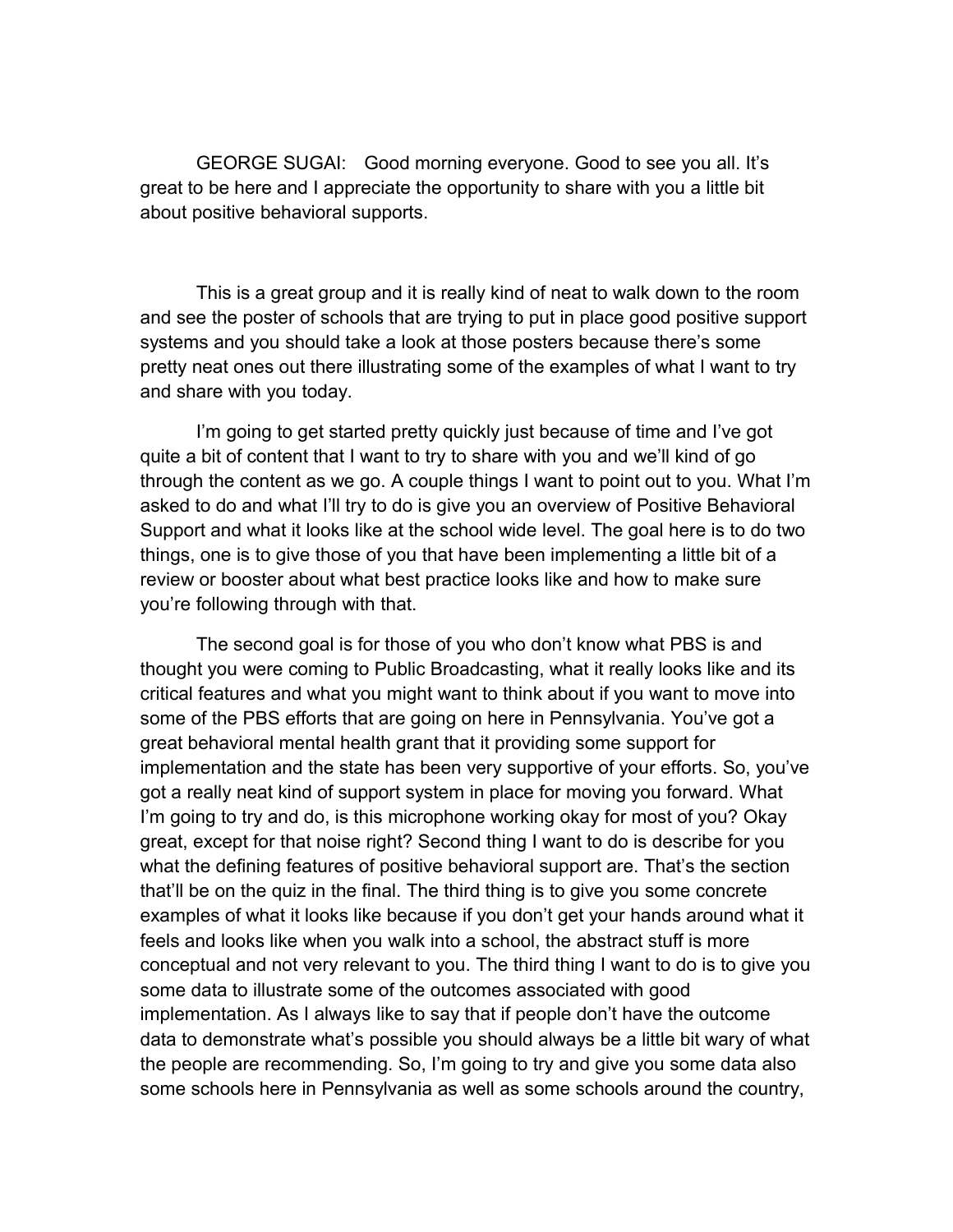because I want to give you a range of some examples of the data pieces. My goal is to get through quite a bit of content in a very short period of time. The goal is to be done by 6:30 tonight and my job is to be as sufficient as….no, 12:15 or so or 12:30 and we'll see how we go from there. Alright, here we go.

A little bit of a set up for you. I don't have copies of the Power Points available to you right away because I'm still working on them this morning, but if you go to Presentation Resources up in the top right hand corner of PBS.org this Power Point presentation will be there in about two days. If you're OC and want to take notes I'll slow down a little bit for you, but the goal here is to give you an overview of the content and give you an idea about what it looks like. I am very fortunate. I co-direct the National Center on Positive Behavioral Support and we're in year 12 of that effort. Rob Horner and I co-direct that center and our job is really to organize six or seven collaborators and organizing at the site. So, I encourage you to go there if there is anything you'd like to have. Everything that is there is free. We actually have stolen it from others, so you can steal it back, and we think it does a pretty good job of covering the range from classroom management, individual kids, to family support and schools.

Alright, a little bit a of a set up or a little bit of the rationale to give you an idea about what I want to try and accomplish. And, again I want to remind you that the session has two real reasons for being presented. One is for the newbies in the room, what is school wide PBS? And also for the returning people a little bit of a booster about what's possible. Much of the content that I'm going to share with you is not so much for you as it is for you to take back to your school to help them understand what this thing is called school wide positive behavioral support. This is one of my favorite cartoons. It was published in 1983. It seems to capture much of the work that I do. Most of the requests that come to this center are there because schools are worried about the number of kids that have problem behaviors, the number of kids who already displayed significant behavioral challenges, and they want some assistance. Much of the schools that we look at, not here in Pennsylvania, but in other places have kids stacked up in the corner because of high rates of problem behavior and these are the kinds of challenges that we try to work with and also to prevent from happening. Much of what you're doing here in the state of Pennsylvania with your mental health grant is to address these kinds of challenges, and specifically some of those kids with more significant behavioral challenges that they present to you in the classroom. What I'm more interested in though in this picture is this problem of so many kids being sent to the corner, so many kids being suspended, so many kids being yelled at and screamed at because of their behaviors. We understand why getting tough is often times a response to problem behavior, but one of the cases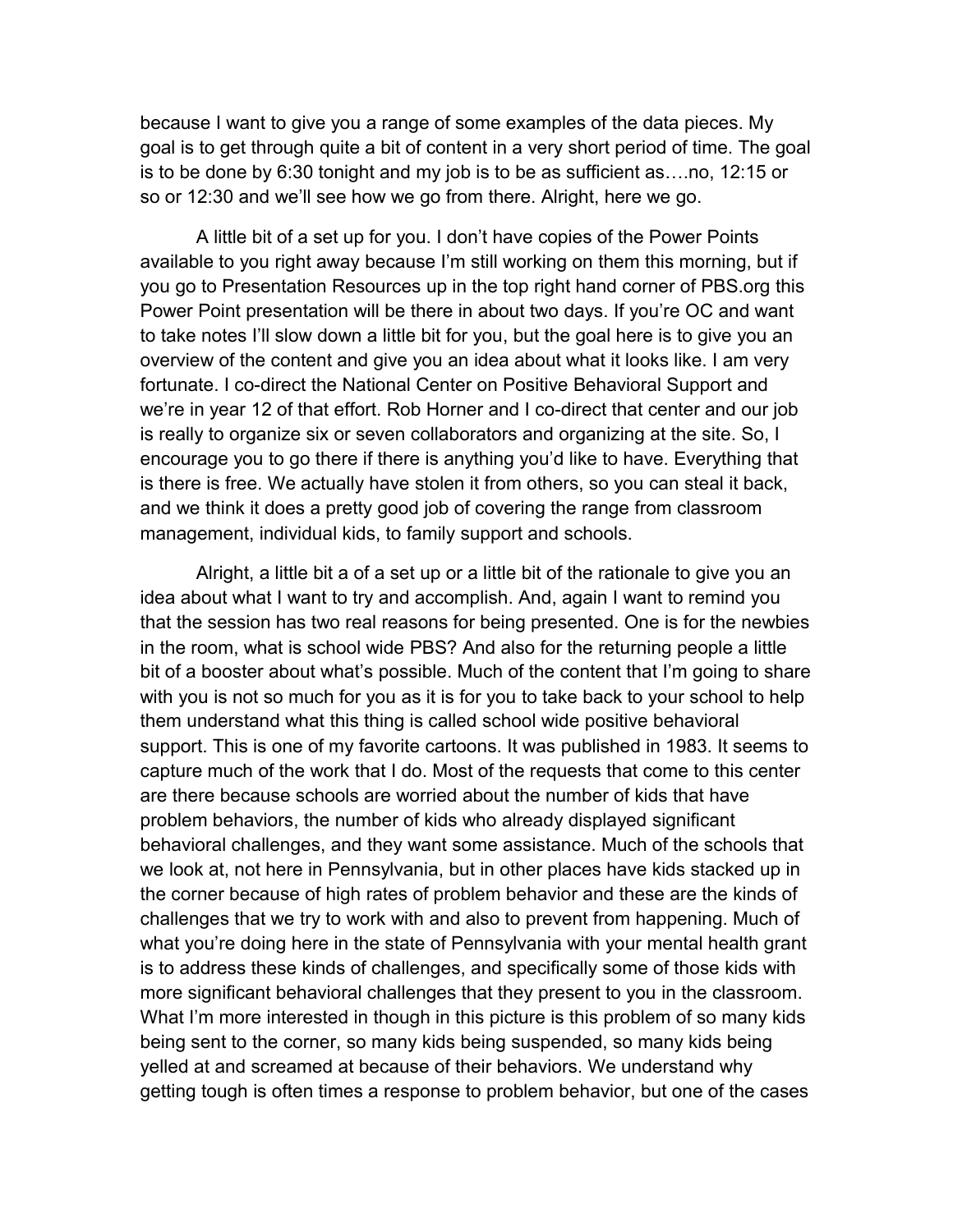I'm going to make in a few minutes is that it's not a very effective strategy in the long term to try and create a positive school culture.

I want you to be aware of the importance of school wide behavioral support in the larger context of trying to maximize academic achievement. Most of us around the country are worried about closing the achievement gap, maximizing academic outcomes and so forth. One of arguments we like to make is you really can't maximize your academic outcomes if you have to teach to the corner. If you have to teach to the corner, the kids aren't going to benefit from the best evidence based instructional programs that you have or even the best practices that the teachers implement. We know that good behavior management, good classroom management go together with good instructional management. That's why it's so important to think about school culture and classroom management practices and the context of academics. So, I want you to think carefully, even though I'm going to focus very much on the behavioral side or the school culture or the climate side of things. I want us to focus on the impact it has on the academic side. Because you're not going to convince your colleagues to engage in best behavioral practices if they don't see how it links to their primary goal of maximizing physics outcomes, reading outcomes, music outcomes, special ed. outcomes. So, it's very important to think about the link between the two.

Okay, so what is school wide behavioral support about? This is what we do and this is what we try to emphasize and I'm going to try and address throughout. My history, I've been doing this work for about 25 or 30 years or so and most of what I do in the past has been working with individual kids with significant emotional behavioral challenges. That's what I like to do, that's what I think I'm pretty good at, and I like to work with kids and families who have behavioral challenges that make it difficult for them to succeed at school, which is sort of that left hand corner down there, working with kids with EBD. One thing we've learned though is that in order to work well with individual kids there are other elements that are important for us to play with and I've learned this over the last 15 years or so that if I want to work well with individual kids I have to think about some of those other components, like school climate as a whole, like integrating multiple behavioral initiatives together as opposed to having independent efforts going on, like making sure that we decrease the use of reactive management and increase the use of proactive strategies, and also considering the impact of the academic side of the world. So, in the old days when I didn't know any better I used to focus very much on individual kids and families. Now, what I've learned though is to do that well we as a group need to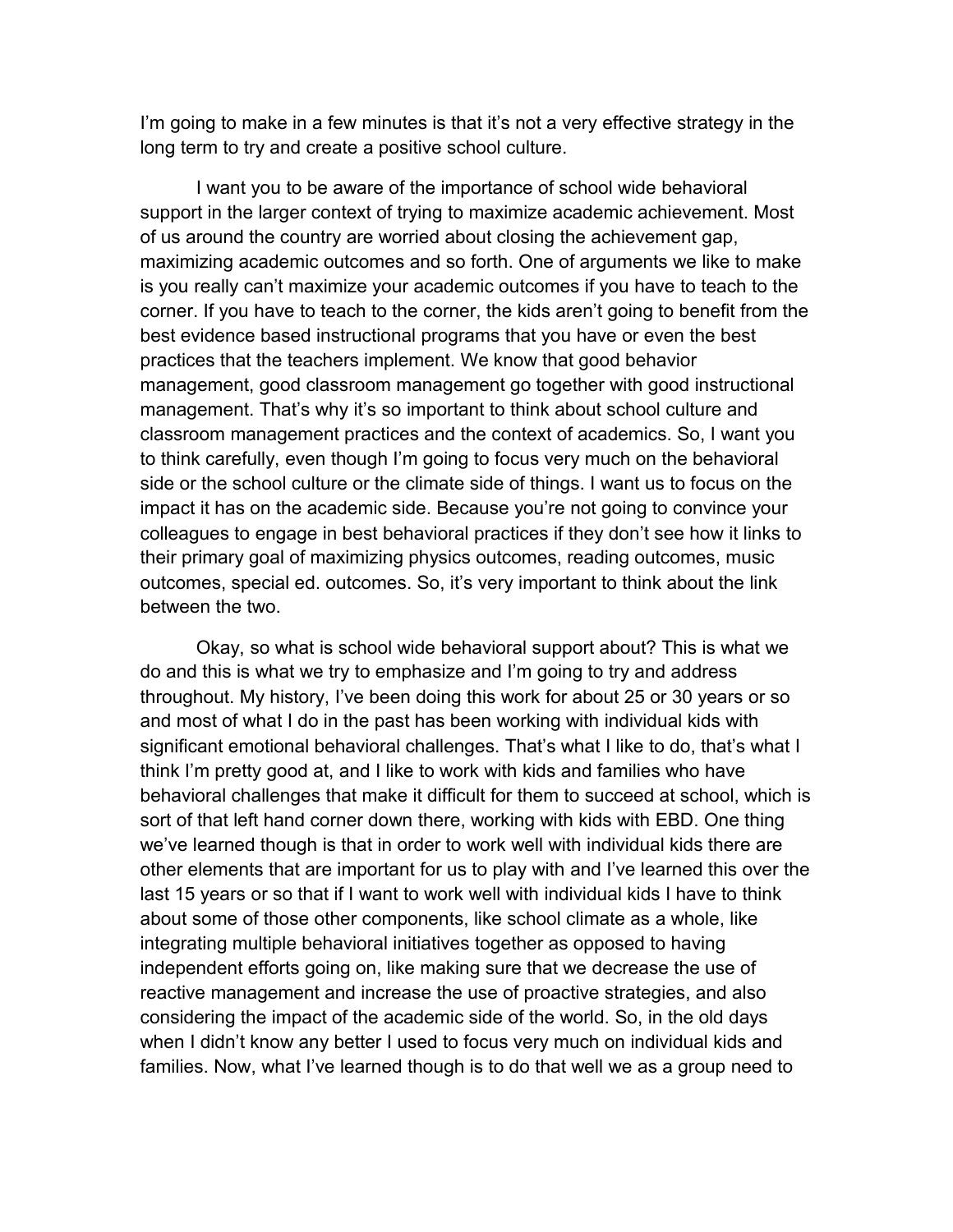think collectively about the larger host environment called the school and the classroom.

So, a little bit more about the rationale. Some of you heard me do this part before so you can just take a little nap if you'd like. But, I want to share with you why it's so important to think about individual kids and the context of larger school climates or school environments. Bare with me a little bit, I want to share with you four kids and I want to contextualize and little bit about how these kids are being addressed and this is why we do what we do in the world of school wide behavioral supports. Now, these are not Pennsylvania kids, they're other kids from some place else, but I'd like you to look at their profile, and I'd like you to answer the question, what would I do if this kid was in my classroom or my school, in my program? Because I know that some of you in this room are administrators, some of you are specialists, some of you are general ed. staff, some of you are paraprofessionals, some of you are family members. I just want you to think generally, what would I do if this kid was in my school, in my classroom?

This kid's name is Raco, she's actually a kid who has been doing pretty well at school. However, over the last two months something has changed. She stopped turning in homework, she's not engaging with the teacher, she's having peer conflicts, she's having trouble paying attention in classrooms and teachers are getting a little concerned because she's not answering questions. So, here's a kid who has been on a pretty good trajectory and now something's going on. If this kid was in your school, think about what you would do to support her.

Second kid; this kid's name is Keoshi, different profile. He's had a long history of behavioral difficulties. He came into the school the first day kicking and screaming and he has a significant behavioral challenge profile. He has a very short fuse. Simple things turn into major confrontations. His escalations turn into physical contacts and aggression. In the last two months he's had six days of out of school suspension, eight days of in school detention and now he's in the office with another kid, he's been in a fight, he's broken that kid's glasses, and now you've been asked to do something about it. So, what would you do if this kid was in your school, your classroom, in your hallway?

Third kid; one more to go, this kid's name is Mitch. Mitch has a different profile. Mitch is a kid who has a disability. He's in a general ed. classroom. He's got a verbal vocabulary of about 35 or 45 words. He spends most of his time in class filtering light. And this is a great light for filtering, by the way. And, he spends quite a bit of time cheek tapping and head touching and ear flapping. So, he's got a lot of stereotypic behaviors. He uses those behaviors quite a bit in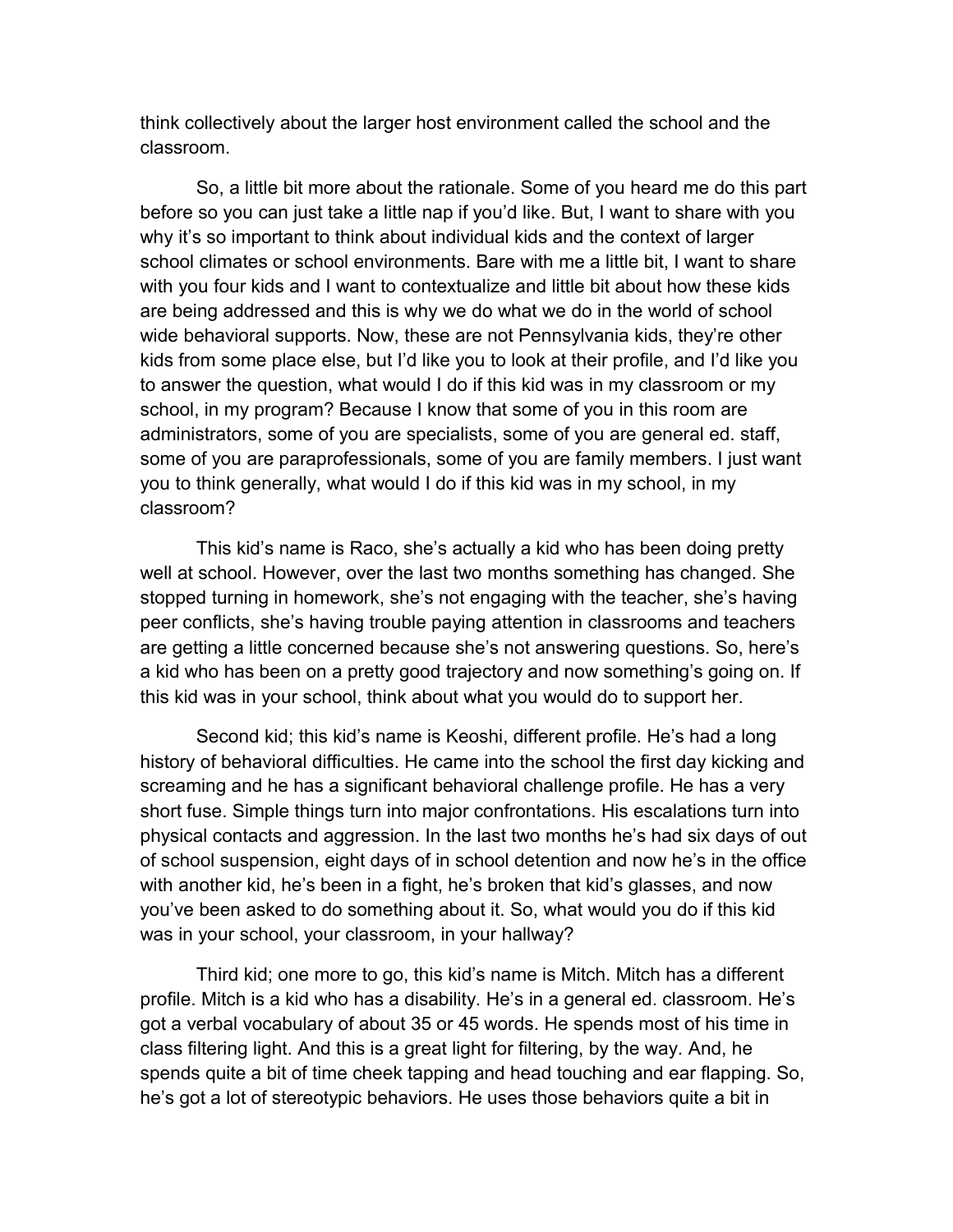class and they tend to escalate when things don't go right for him. When routines change, when he's asked to stop doing something that he likes to do, the cheek tappings turn into head hitting and head hitting turns into finger biting and recently he's been chewing on his forearm when he's been excited and he's starting to break skin and he's bleeding. Alright?

So, this kid's in a general ed. setting. The general ed. teacher now has the kid down in the office. She has her latex gloves on and she says, "I need help." What would you do? Now, if you're lucky to have all three of these kids in the same classroom, the idea again is to think about how would we address the challenges going on with these kids? Last kid; one of my favorite, they're all my favorite, but this is my particularly favorite kid. This kid's name is Rachel. This is a really cool kid. She comes everyday to school dressed in black, head to toe. Black sneakers, black sweatshirt, she pulls the hoody of her sweater over her head and she pulls the drawstring and her eyes poke out. She spends most of her time talking about witchcraft, aliens, and so forth. She's sort of on the edge of things. Harry Potter is very important to her. Most of things she writes about, most of the things she draws, most of the things she talks about have that link to sort of on the right hand side of the world, if you will. When kids confront her she makes these verbal comments about witchcraft. They really don't know what to do when she makes those comments and they back away from her and leave her alone. One day she came to school, she had a black silk cloth, she put it on her desk, she opened it up, she has a dead squirrel in the cloth. She began talking to the dead squirrel. At that point, teachers got a little concerned and they said we need to do something to support Rachel.

Now, here's a full range of kids and you have your own profiles for different kids inside your schools. One thing I want to argue is that we have a technology for addressing the needs of those kids and many of you in this room are saying, I know what I would do if I had those kids in my school. One thing you would say is, I would assess the situation. I would do my observations. I would interview the kid, I would talk to the family. I'd do my functional behavior assessment. We have the technology for building plans, implementation plans, if you will, that address the needs of each of those kids based on the information that we collect. I also believe that we have the technology for monitoring progress. We know how to keep track of those kids and whether or not they're responding to those intervention and we know how to make them culturally and contextually relevant to the language systems, to the values of the family and so forth and so on. We have that technology out there. I'm pretty convinced of that. The problem, however, is that the context in which we implement those interventions affects the effectiveness and the implementation fidelity and I want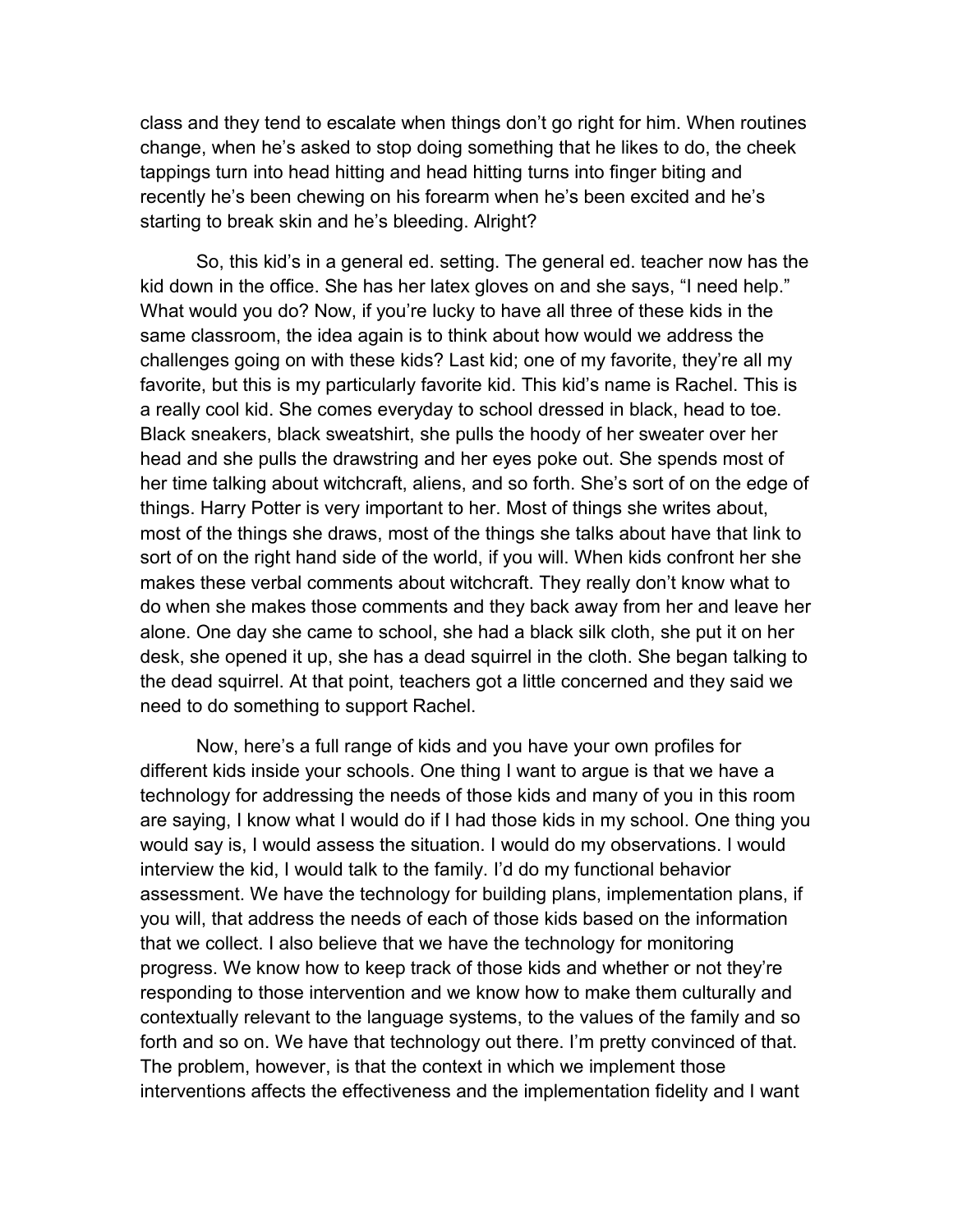to argue how our ability to work with those four kids is really linked to the larger context of the classroom in the school. So, what do we mean by that? Let me give you some more examples.

These, again, are not Pennsylvania examples. So, don't get too excited. Some of you might be able to relate to some of them. This is a real school some place in America. We got a request for assistance on Wednesday and the person said, dean of students said we're in trouble. We're a grade 6 through 12 school, some place in America, we have 880 kids and last year we had 5,100 office referrals in one school year. Two-thirds of our students have made at least one trip to the office. So, you think you have it bad, right? This is one school, or maybe you said, that sounds good, maybe, I don't know. But, it's a school that has a climate which is being driven by disciplinary consequences within the school. One thing you should be aware of is that Raco is in this school. Remember Raco? She's the kid that has been doing pretty well and that over the last couple of months something has changed. You can imagine going down to the office with Raco and saying, "We need to do something about Raco. Something is going on. She's a good kid and we need to support her now because if we don't she's going to have trouble later on." And you can hear the dean of students saying, "No problem. Take a number and go to the end of the line." Now, we got to worry about these kids, right? But, we know that our ability to provide supports is based on the environment.

I'm going to show you this next slide and I show you this with a little bit of trepidation because my wife as a school principal says its wrong, but being a good husband I'm going to show it to you anyway, because I think there's an important point about it and I want to show you what it means. Think about those 5,100 referrals. How many of you in this room are administrators or think you are? Okay, good. Let's assume that it takes you administrator 15 minutes to process each one of those, that's where she says I'm wrong, but let's assume that it takes you 15 minutes to process each major office referral. That's equal to 76,000 minutes of time spent dealing with discipline. Let's assume an 8 hour day, which she also says is wrong, that's equal to 159 days of time spent doing what? Processing 5,100 office referrals. As a school administrator you signed up to be an instructional leader. You have 11 days to be an instructional leader. You've been told to close the achievement gap. You have 11 days to close the achievement gap. Think about the link between the academic and the behavioral side.

That's why it's so important to think about the classroom level or the school wide level what we have in place to support kids' social behavioral growth. Second example; this is a school that has an in school detention room during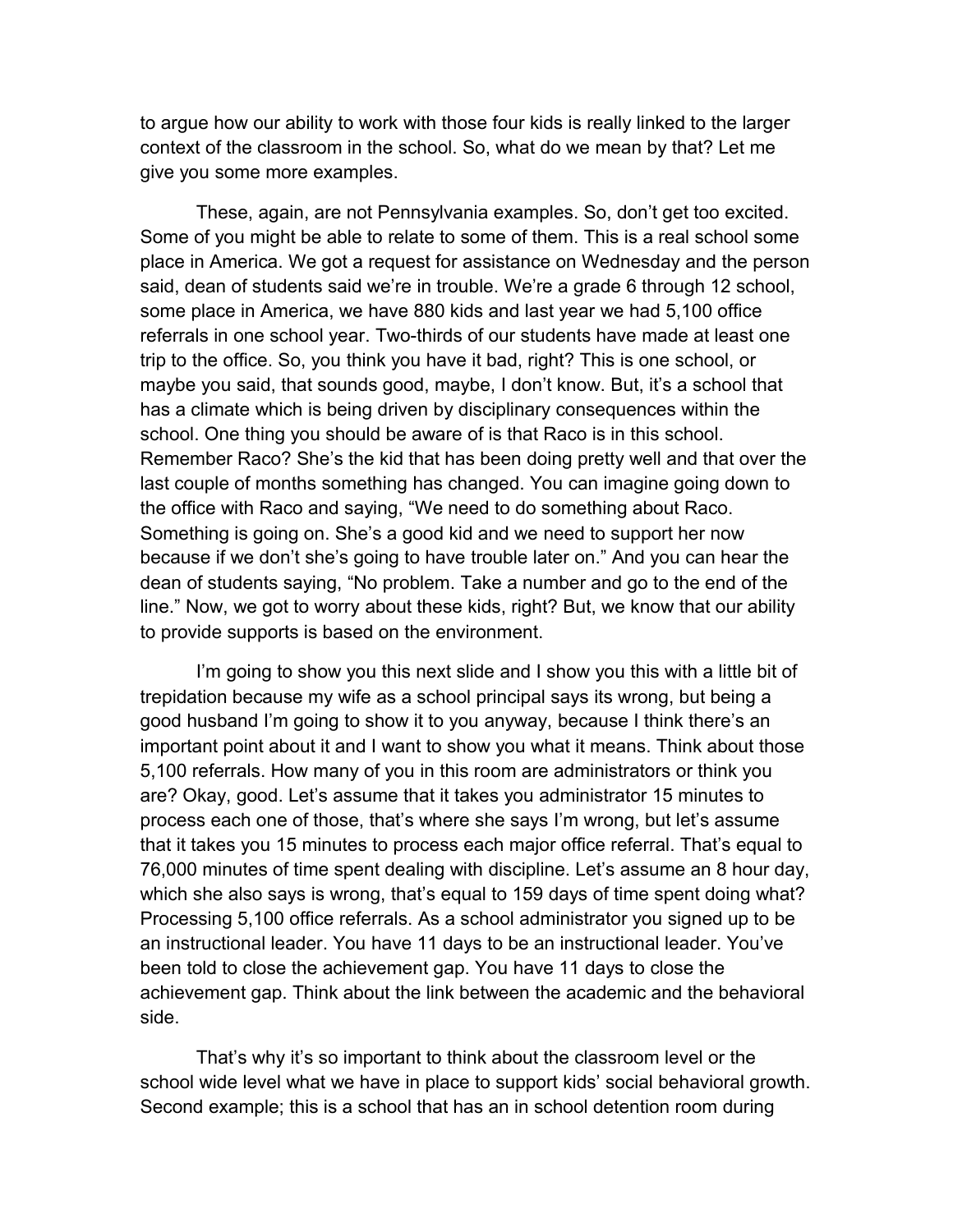fourth period. We get a call; the request is we're going to build a second in school detention room and we'd like you to train the in school detention supervisor. I said, "Why are you building a second in-school detention room." "Because our first one is overflowing." So, the response to increase the number of problem behaviors is to build a second place for those kids to go. You need to know the Keoshi's in this school. If you're going to write a behavioral intervention plan for him, where do you get to implement it? In school detention, because that's where he's spending a good part of his time. If you're in a school where the primary tools for behavior management are reactive in form, we're going to be struggling with putting in place proactive implementation plans.

Third example; you can see where I'm going with this, a couple more to go. This one from my son when he was in sixth grade, my kids provide most of the great examples that I have. He came home from school one day and as you typically do with your kids you say, "How'd your day go, son?" He says, "Okay dad." Right? And the one day he came home he said, "Not okay." I said, "What do you mean, not okay?" He says, "I hate advisory." I said, "What do you mean you hate advisory?" I said, "What is advisory?" He says, "You know dad, that's homeroom." I said, "Well, homeroom is good for you son. You should make sure that you benefit from…." You know whatever, whatever. He says, "No dad, advisory is a waste of time." I said, "What are they doing in advisory?" He says, "Dad, their second-stepping us dad." I said, "What do you mean second-stepping you?" He says, "You know that evidence-based social skills…." No, he didn't say that. He says, "You know that social skills program they're trying to teach us? Anger management." I said, "Son, that's a good thing, you need to learn anger management." He says, "No, dad it doesn't work." I said, "What do you mean it doesn't work?" He says, "During class, advisory, 25 minutes long, in the first minute the teacher says we're going to learn about anger management." He says that within two minutes, the Goths and the sportsters are fighting. They're angry at each other. So, I said, "What does the teacher do?" "She takes the materials away, we put our heads down the rest of the 23 minutes." Now, think about that, right? It's a class on anger management. It has to stop because of anger and they remove the curriculum. Mitch is in this classroom. He's in the back of the room filtering light. I would filter light if I was in that classroom. But, you're there trying to provide supports for Mitch and the other kids, and thinking again about the culture of the school and the cliques and so forth, what it has to do with classroom management.

Last one. How many of you work in high schools in this room? This is for you. Alright? Great school, it's got this place called "four corners", it's where two hallways cross. When you stand at four corners you look to the right, the lockers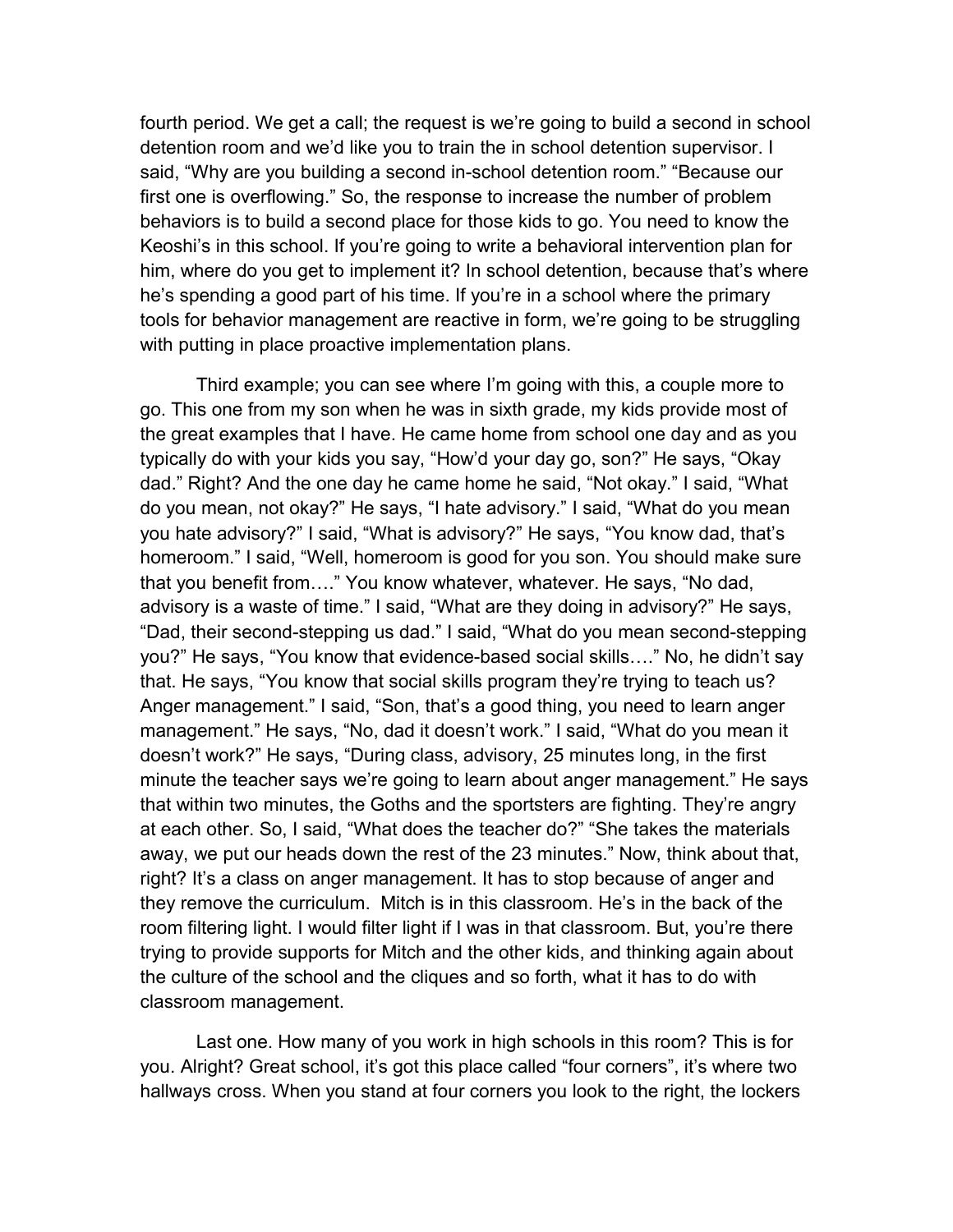are tagged by the bloods, you look to left the crips, you look ahead, the Asian gangs, that's my gang, right? Guess where most of the problem behaviors are occurring? Four corners. The dean of students has decided that the best solution for her is to bring her desk down to four corners and she sits at her desk during every transition. So, I'm visiting the school and I said, "What's that desk for?" She says, "I sit there and I police the four corners." I said, "Is it working?" And she goes, "I think so." I said, "How do you know?" She said, "I came in the other day and my desk had been toilet papered." I said, "Wow, what does that mean to you?" She said, "I think I'm getting their attention finally." Rachel is in this school. Think about Rachel. Rachel is the kid who talks about witchcraft and talks to dead squirrels. She talks to dead animals. We're there to support her in giving her the mental health support she needs to have to succeed. And, it's a school that's driven by four corners. Now, the fascinating thing is that Rachel can actually walk down any hallway she wants and nobody bothers her. If you talk to dead animals that even violates the code of the Crips, right? They really don't know what to do with a kid who talks to dead animals. But, again talking to dead animals is not a good thing and we want to understand a little bit how to support her. If you're a staff person trying to do that kind of work it's very difficult. So, 12 years ago we shifted. We shifted to looking at largest school climates and said if we're going to work with individual kids successfully you got to think about what the larger climate looks like. School wide behavioral support is about support individual kids in a larger context. So, we need to be concerned about allergies and school wide behavioral supports at the same time. Because we know it has an effect on what those kids do.

One more example; I was doing a training with school teams. We do training as teams and this one teacher came up after the training and she said, "I am a first year teacher. Let me tell you about my school culture." I said, "Great tell me." She said, "On the first day of school I walk in my classroom, the kids hadn't shown up yet. I go into my new classroom and on my desk is a potted plant." I said, "That is very nice somebody gave you a potted plant." First year teacher, first day of school, you walk into your room. She goes, "Yes, I walked over to that plant. There's a little stand in it, it says welcome to the neighborhood. I said, "That is so nice." She says, "Yeah, but I looked even closer and it turns out to be a two foot marijuana plant." This is not in California. You are in this school. Now, some of you are saying that's a good thing. That's not a good thing. You want to ask the question, where did that potted plant come from? Where did it come from? Did it come from a kid? A family member? The principal? Where did it come from? It's probably a reflection a little bit about the culture of that school. And we want to think hard about, what's it going to be like to be teaching reading, physics, or what have you in that setting. Okay, so that's a long way of saying it's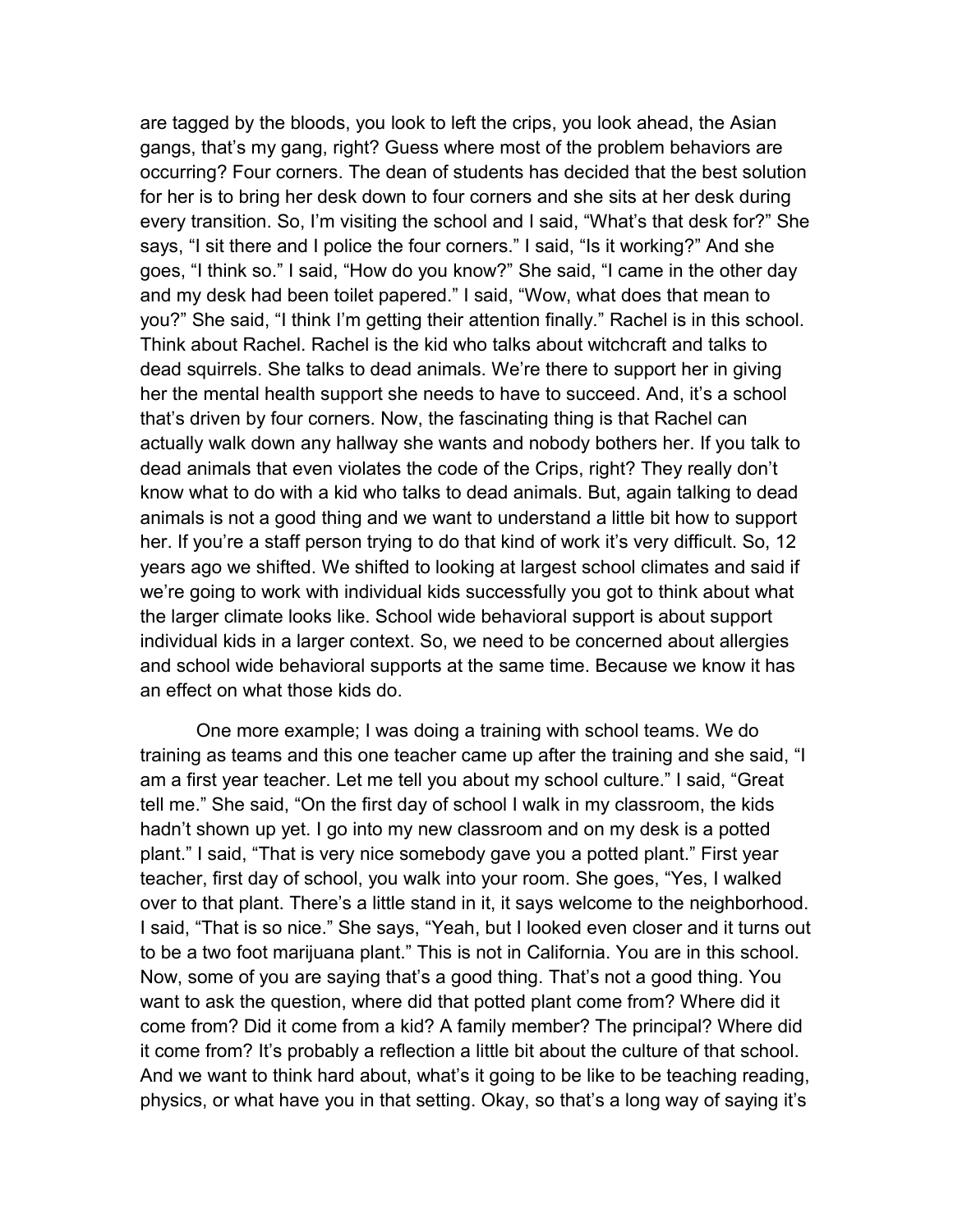really important for you to think about school wide behavioral support as being something for all kids. If we're going to do a good job we can work with individual classrooms or students.

You'll notice every once in a while there will be a slide with a red star on it. That's an important slide. That's on the final, that's on your quiz. It's a what I like to call wake up your neighbor slide. Something important is happening. Alright? This is all about, how many in this room are school psychologists? Great. This quote comes from two school psychologists. They are wonderful writers Zins and Ponti they talk about this notion of school climate and they call successful schools, good host environments. I really think that's a good way of thinking about what we do. We're creating an environment that's a host to kid's families and ourselves. We want to make it a positive place where people are nurtured and are successful. These environments are environments that are effective, that are efficient, that are relevant, durable and so forth for all kids. We actually like to use those criteria, effective, efficient, durable, and relevant as our way of judging how well things are going.

So, let me give you one more little rationale piece and then we'll get away from this part. I want you to also understand that one of the biggest challenges we have at the national center, again, not here in Pennsylvania, but other places is probable get tough response to problem behavior. Let's build a second inschool detention room. Don't let it leave this room because I'm going to make fun of something, (turn off the tape…no don't turn off the tape), but in the state of Connecticut right now, about two months ago, one of our high schools had problems with increased profanity using the "F" word too much, right? And they were finding that they were giving out more and more in-school detentions and more and more out of school suspensions and nothing was working. So, they decided to go the next level. To ratchet up, as they said, and we're going to get tough with these kids, so they decided to give the school resource officers permission to give out tickets for disorderly conduct at \$103 a pop. So, every time a kid uses the "F" word in the hallway, a disorderly conduct would give them a ticket, you got to go down to the courthouse and pay the fine. Interesting phenomena. They did it about a month and they are struggling with it right now because who's most effected by the fine? Excellent. Right? And they are concerned about the use of getting tough kinds of strategies to try to solve the problem. Fascinating thing also. There's about 2/3 of the kids who are unaffected by the policy. They are actually doing okay. They ignore the whole kind of policy statement. There's about 15% or 20% of the kids who received one and they've stopped using it in the school. And there's about 10% of the kids who continue to use it regardless of the fine. Which kids are those? Those are the kids who are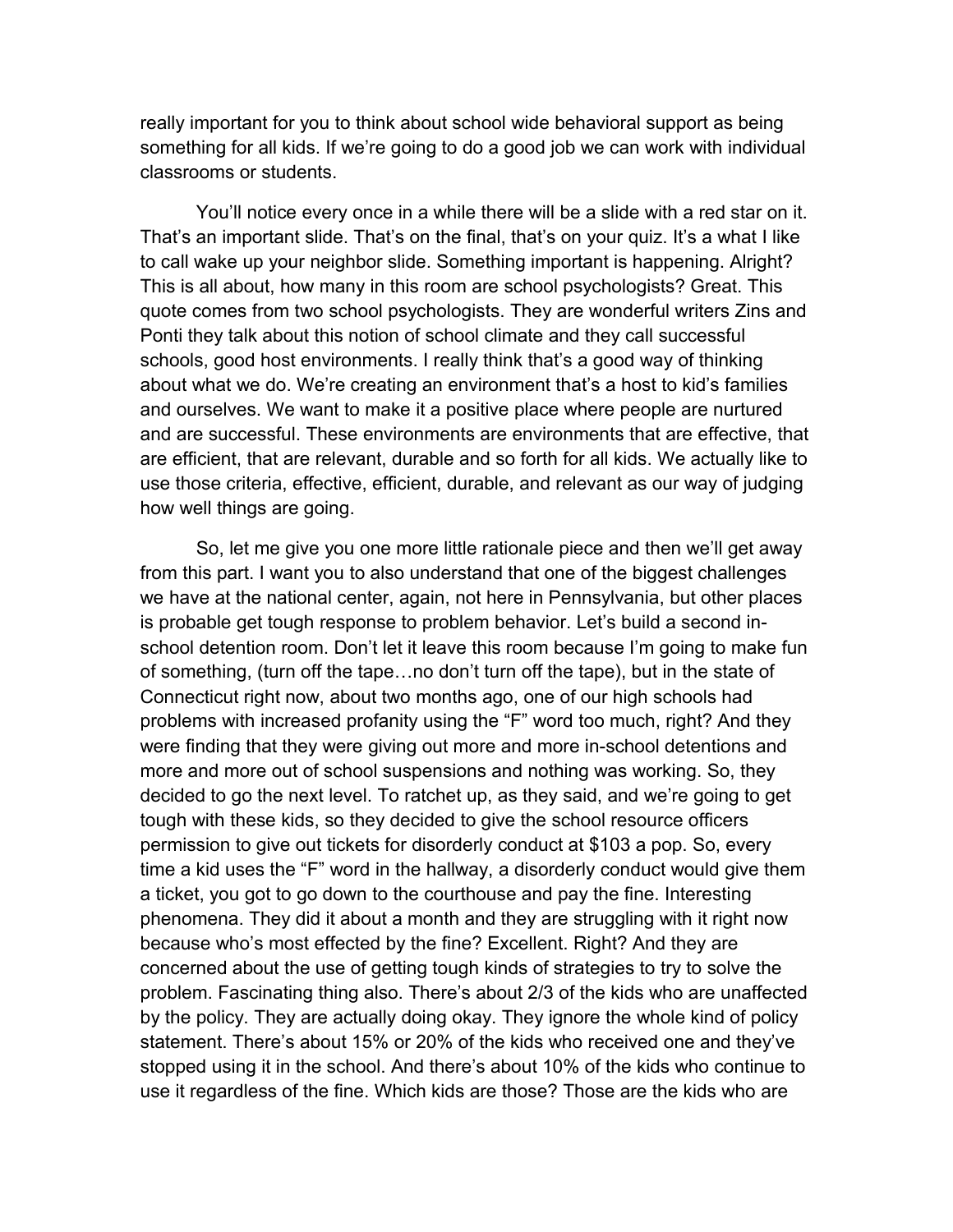unresponsive before they had the policy anyway. So, they put this procedure in place to solve the problem for the chronic offenders and they are the least responsive to the intervention. I like to think about that \$103 fine as a universal screener, (RTI logic) to find out who the non responders are so that we can do something differently for those kids. But, it's interesting how in the state of Connecticut that this get tough response has been put in place. So, what's the worry?

This is an example from the state of Oregon, not here in Pennsylvania. I just want you to follow this example a little bit. Teachers teaching along. Teach, teach, teach. In the back of the room, this kids Runyon says, "I hate this foolish school and you're a dumb fool." Or something equivalent to that, and you can fill in the blank as appropriate. The teacher says, "That is disrespectful. How dare you say that in my class in front of all your peers. I worked all weekend on this lesson and you say that about my lesson. You have violated section 7, paragraph two of the code, I'm writing you up and I'm sending you down to the office right now and don't you come back until you promise never to do that again." Promise.

Again, 80% of the kids are going to be fine with that consequence and we need to have consequences for rule violations, but the kids who makes that comment in class in probably going to be the least likely to respond. Right? And, least likely to stop doing it in the future. What we tend to do in those situation is we get tougher with those kids. We put in place a \$103 fine. We put them into uniforms we buy more security equipment and we put more security officers in place. I understand that safety is an issue, but what you need to know is that the literature is not very compelling about the use of those strategies to develop a positive school culture where more kids are being successful. In fact, the literature indicates that it creates more get tough kinds of responses like zero tolerance policies surveillance cameras, and what we find is that we start assuming the kids are bad. We start responding with adversities as a way to teach kids not to do something and we assume the kid will be better as a result of doing those strategies. Not uncommon. What we find is from the research is it tends to do just the opposite of what we assume we're trying to create. Especially for those kids who are the most challenged and it creates environments of control, which is not good for all the kids.

But let me give you an off task example and I use this frequently and usually people can see how it works. Just to illustrate what we mean about his get tough response from sort of a personal perspective. I am the proud father, and I am proud, of a 17 year old daughter. She's great. She's actually going to be 18 in about 3 weeks. Oh my gosh, right? I love my daughter. She does pretty well at school. She's a good sportster. She's got good social skills and so forth.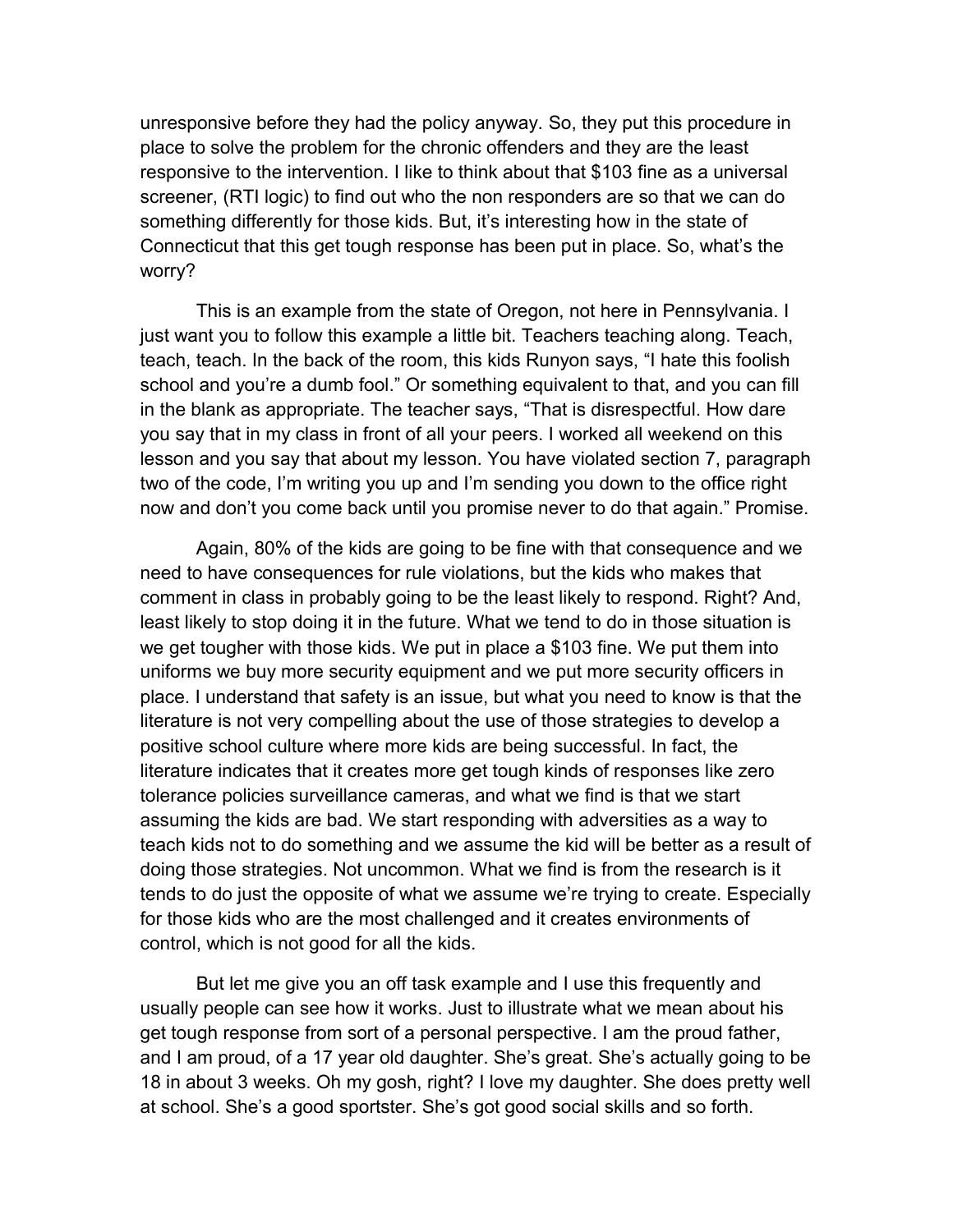However, on Saturday mornings I walk down the hallway and I look at her room. I cannot see the floor. All her stuff is on the floor. I'm taking advice at break, by the way, for this problem. I say to my daughter, "Raco, I love you very much. But, today's Saturday, you may not go out until you clean your room." As she closes the door on me, she says, "I'm on it, Dad." I say, "Great. I'll come back in 15 minutes, and I'd really like to see your room be clean because that's a simple task that you have to do. It would make me feel really happy if you clean your room." She yells back through the door, "Come back in 13 minutes, I'll have it done." I wait 17 minutes. I give her two extra minutes just to be sure she gets it done. I knock on the door she says come in. She is sitting on her bed. She's got the basketball on her finger and she is spinning. I live in Connecticut, right? She's spinning it on her finger. I look at the floor. The only part of the floor that's been picked up is a circle where she's picked up her basketball. That's it. If you were the proud father like I am, I say, "Good job, nice start daughter. But, I want to see the whole floor. That's what I meant with clean room. I don't care where you put the stuff, just get it off the floor. That's the rule. Clean room is off the floor. Say it back to me so I know that you heard me. I would like you to pick up two things so I can see you know what I mean by pick up." What am I doing? I reemphasize the rule. I ask for behavior back. I tell her, " I say look at my mouth when I say these things." As she pushes me out the door and closes the door. Again, she says, "I'm on it dad. Don't worry. I'm 17, I can do this." I yell back through the door, "Daughter, fine. Do not come out of this room until your room is clean." She goes, "No problem, dad. I'll get it done." I said, "I don't care if it's seven days, you're not coming out of this room until your floor is clean." If you're a father like some of you in this room are. What do you do? You wait and you wait because you are very patient. I am not patient. I go outside. I look in the window to see what's going on. Now, what I see is she's picked up her gym back to get her iPod out. She has her iPod on so she can't hear me and she's still spinning her ball. The only thing she's picked up is her gym bag and the ball. So, what do I do? I go storming into the room. I say, "Daughter, I've had it with you. You've been disrespectful with all this stuff. This stuff is my stuff. I paid for it. You're just borrowing it. And you are disrespecting everything we've given you. See this plastic bag? I'm taking my stuff with me and you can earn it back. And, by the way, you are not to come out of your room. And, by the way, you're no longer my daughter. I give up." And I say the following, "From now on, go see your mother." Excellent! Now, we're getting tough and we give up.

In our schools, who's mother? Principal, counselors, special ed., school psych, some place else, because the kid is not responding. One of the things is, it's a natural response for fathers to respond that way. Not mothers. Fathers respond that way. We have a challenge though because we are going to be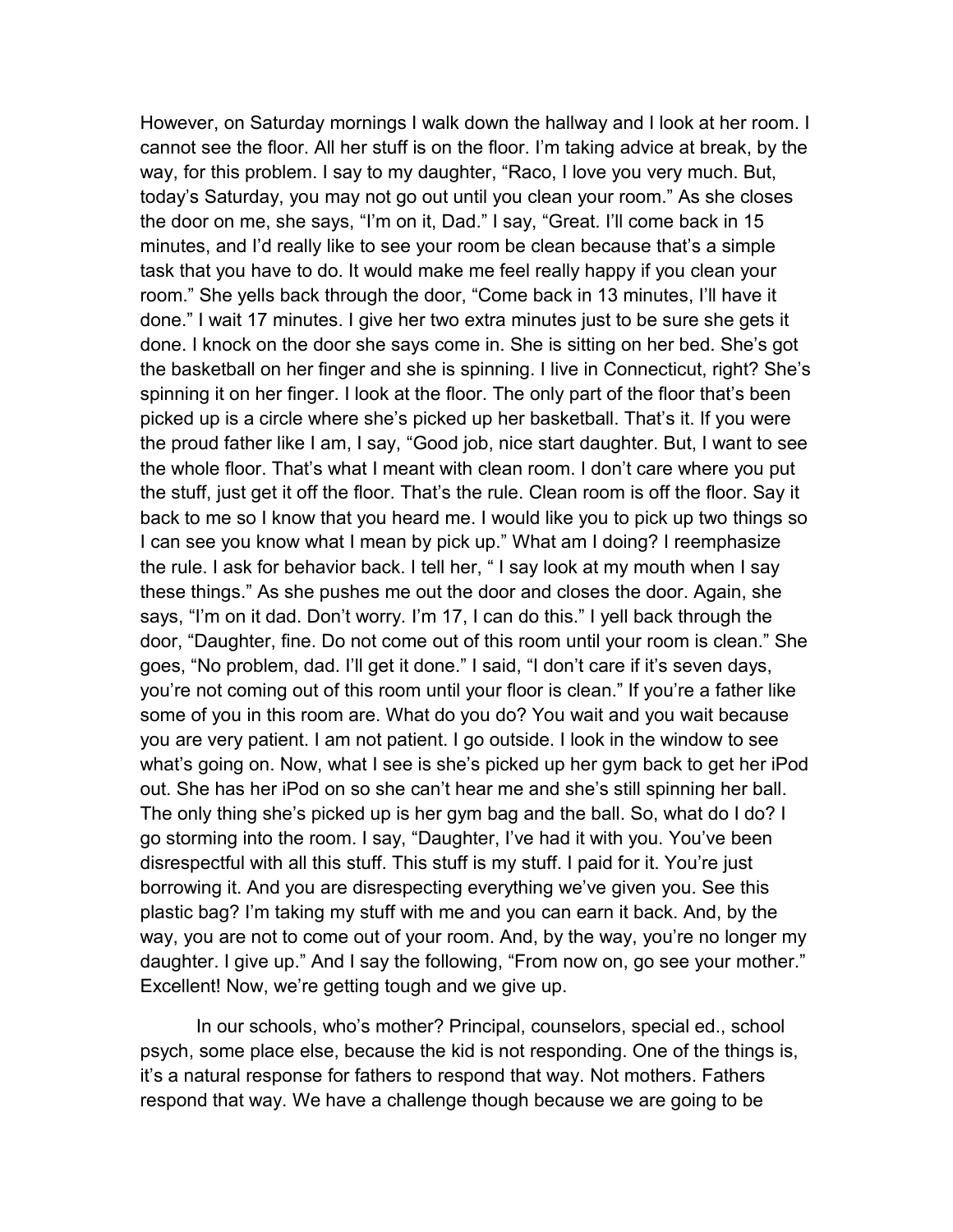running out of the get tough responses. What we find is, if you look at the parent literature, if you look at the school literature, a get tough approach tends to what? Disengage kids from their parents, disengage kids from their families and from the schools, and it doesn't succeed very well. So, what does the science tell us? The science is very clear. Red star, wake up your neighbor. Kids are not born to bad behaviors. When my daughter was born on April 29, 1994, is that right? 1994? Whatever it is, she didn't pop out and say, "F, I'm here." The "F" word is a learned response. It's a learned response. The problem is, is that some kids are predisposed to learn the "F" word faster than others. Because of environment, because of disability, because of predisposition, because of the mother's genes, we know that there are reasons why there are some kids that pick it up faster than others. But, you know what? The "F" word is learned. Kids learn to use it to move through their environments. That's the problem we have to work with when you think about what's going on. We also know that kids don't learn by using aversives. If kids learn by being hit on the side of head we'd be using hits to teach encyclopedia, how to spell it, how to teach physics, how to teach math. When kids make academic errors, we don't hit, we reteach. But, on the social behavior side, we tend to hit, yell, scream, whatever. We tend to treat social behaviors different than academic. In truth is, their bank's basically the same. But, the impact on the social environment is different and we tend to take it personally in how we respond.

So, what's the research say? If you look at Frank Gresham's work, you look at Frank Woods' work, you look at work done here in Pennsylvania, Barry McCurdy and others, oh my gosh the literature is very clear that if you have kids with chronic problem behaviors you've got to teach them what you want, and you've got to acknowledge what you're doing when they do it the right way. That's an oversimplified way of summarizing the research, but it really says that it a get tough response is not the way to go, you really got to turn it around and think about how we promote what you want. So, when we started the center, getting wealth away from the rationale, start moving into the features, one of the first things we did is we said, what does that literature say about best practices for changing school culture? And, the literature says the following things, I hope, yep. It says, one, you got to think school wide, and it's got to be a positive school wide culture. Two, they say, you've got to maximize academic success rates. Incredibly, academic success is one of our best behavior management tools. It builds self-concept, it builds self esteem, it gives kids the opportunity and the capacity to benefit socially as well as academically. Third, we also know that violence prevention is linked to teaching kids what you want, which is social skills and instruction. Formalizing the curriculum; that could be character education, it could be bullet proofing, whatever, but it's focusing on what you want the kids to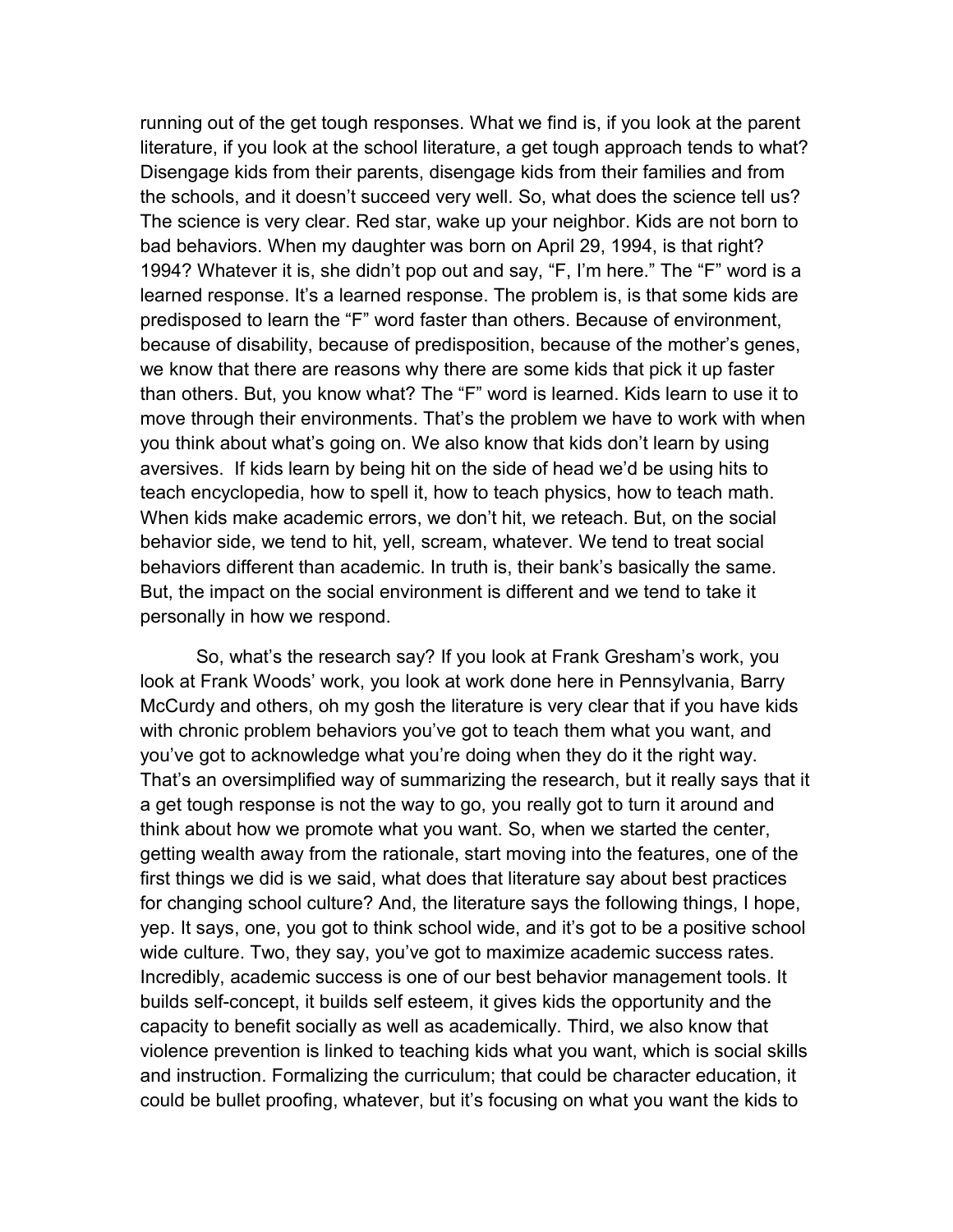do the right way. The other thing that research says, is you really got to pay attention to what the kids are doing. Active supervision and acknowledging kids for doing the right thing is so important. We've got to be paying attention to what kids do, both as parents as well as teachers. Acknowledging kids when we see them do the right stuff. We also know, nobody likes this one, that if we want kids to do the right thing we also have to model the right things. We have to show respect. We have to problem solve, we have to manage our own anger. Pretty fascinating thing. We had a kid during a focus group say, "You know, let me give you an example. Our teachers say we can't drink out of our water bottles in class." I said, "That's sounds like a reasonable rule." She goes, "Yes, that would be fine, except our teachers are drinking their coffee in class." Now, that works fine if you have a positive school culture because kids understand sometimes that adults have different rules than kids. But, if you're in a school that's run by four corners, that's not likely to fly, and it serves as a point for discussion. And, changing school culture, unfortunately, is a multiple component, multiple year effort. We've learned that it takes two to four years to change a school of 5,100 referrals around so that it can be more proactive in how it supports kids. So, the literature is pretty clear. We're convinced that you've got to take that kind of approach. Red star, wake up your neighbor.

This one is on the final, it's one of the quiz items I had to write, I think, for you guys. And this is the following, what is school wide behavioral support? The most important thing I want you to remember today is that school wide behavioral support is not an intervention. It's not a curriculum. It's actually an approach or framework for doing business. It's a framework for organizing how we put in place good behavioral and academic interventions into a continuum. Around the country there is a misrule. Where can I buy school wide behavioral support? You can't buy it. As you've learned in Pennsylvania, it's about establishing a network where schools have coaches, where you have teams that take a leadership role. We have administrators who are participating and you engage in an ongoing professional development model. PBS, if you will, is really a systematic organizational framework for putting interventions into a continuum that allows for both academic an behavioral success for all kids. Fifteen years ago I would have had a hard time with that because my job is working with individual students. But we now know there is a strong link between the individual kids or group of kids and what's going on school wide. So, if you remember nothing else from this session, remember the word frameworker approach. So, if you go home and somebody says where the heck were you? You say, well I was at a PBS event and they're going to say, what does Public Broadcasting have to do with anything? You say, no it's positive behavioral support. And they're going to say, what the heck is that? And you can say, simple, it's a framework for organizing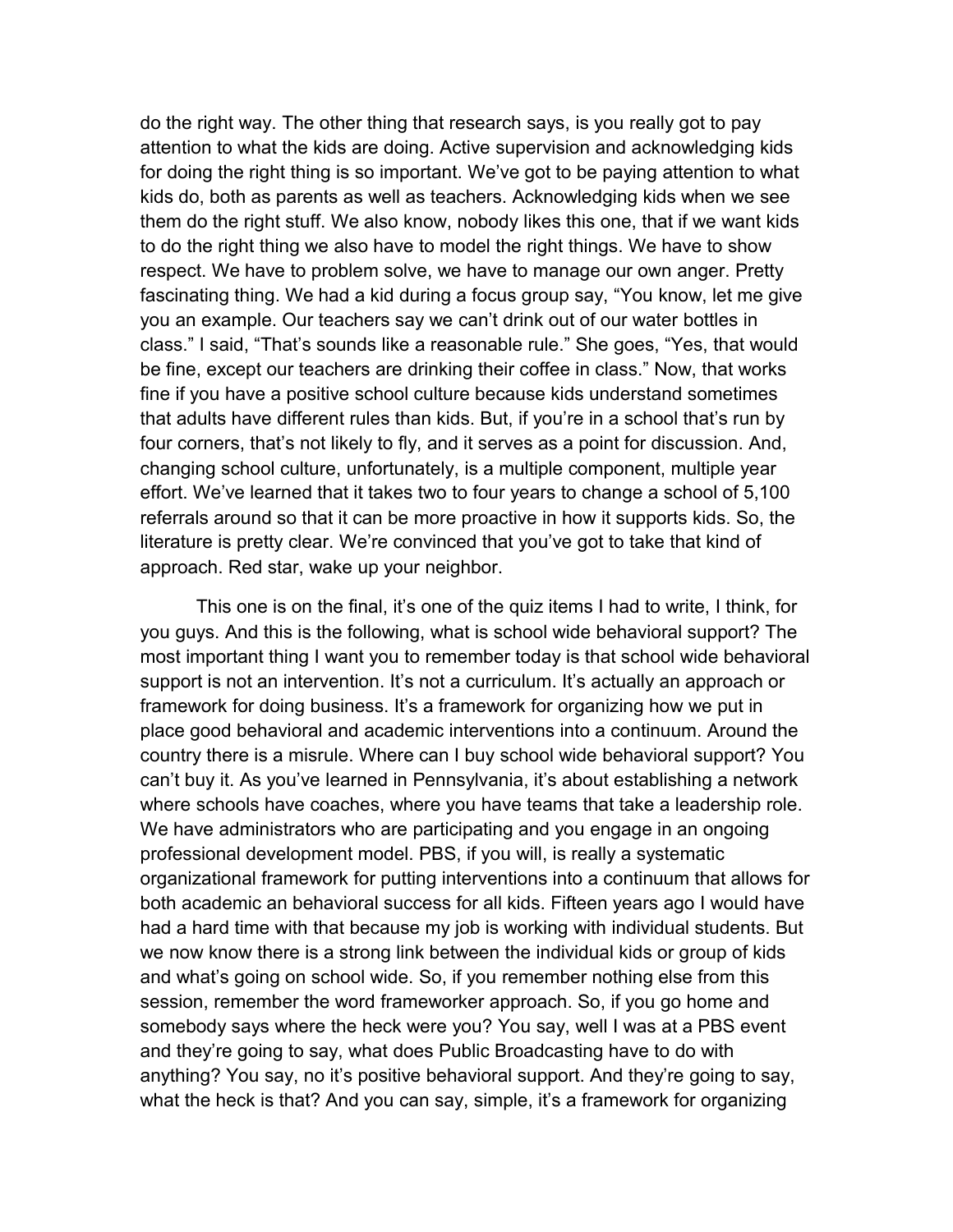what we do for all kids. Now, second worry. First worry is get tough. Second worry is the problem of a trainer and hope approach to staff development. And, by the way, everything that I'm sharing with you in this room has a 90 minute guarantee on it. Because I know that after 90 minutes you're going to be thinking about lunch, and you're not going to be focusing on what you were interacted with here. Me talking at you is a very poor way of changing adult behavior. All it really does is expose you to what the possibilities are. So, we know that a trainer hope approach is not a very effective strategy.

Let me give you the concrete example. Remember the school of 5,100 referrals? True story. Wednesday the dean of students calls and says we need help. How can I help you I say? They have 5,100 referrals. Great, I can be there. This is the old days when I didn't know any better. I said I will be there with my box, my overhead, and I will present what you need to have. Great, this Friday we have an all day inservice and we're going to dedicate it to classroom management. We know that you are a good classroom management person because, you know, we've read about you and we saw this great curriculum on channel 757 on cable and we would like you to teach our staff about good classroom management in six hours on Friday. I can do that, I say. I'm pretty good. I'll be there. I show up. The superintendent meets me at the door and says, " I'm so sorry. The principal of dean of students overstepped a little bit. You really don't have all day. I said, "No problem. I can adjust." "Great, you have 47 minutes to do your session on classroom management." And I thought I was pretty good, I said, "No problem, I can do that." Right? I go over. It's 49 minutes. I stop. I say to the folks, " Read it over the weekend. Put it in place on Monday. Good luck. God bless you." I leave. Which is really this trainer and hope model of putting in place best practices, and across the country the inservice models exists on a one chide in service kind of an event. The likelihood of adults changing their behavior is very unlikely. So, I get in my car and I leave. About two months later I get a call from the same school and the dean of students says, "Do you remember me?" "Of course I remember you." I said, "Why are you calling?" He said, "I'd like you to come back to our school." I said, "Why?" He says, "Well you know a couple of teachers did it on Monday and then they stopped on Tuesday. It was really neat stuff that you presented and I think they just need a booster. Can you come to our school and give them a booster?" "Of course, I'll be there. When is your faculty meeting?" Because they are going to do it during a faculty meeting. "It's on Wednesday afternoon." "Great. How much time do you have during the faculty meeting?" "Oh, we have about 55 minutes." "Excellent." I show up and I look at the agenda. I've got 12 minutes and I'm the last item on the agenda, which means I probably have five minutes, right? I've got 12 minutes to give a booster on an unsuccessful all day inservice as a way to try and change the behaviors. At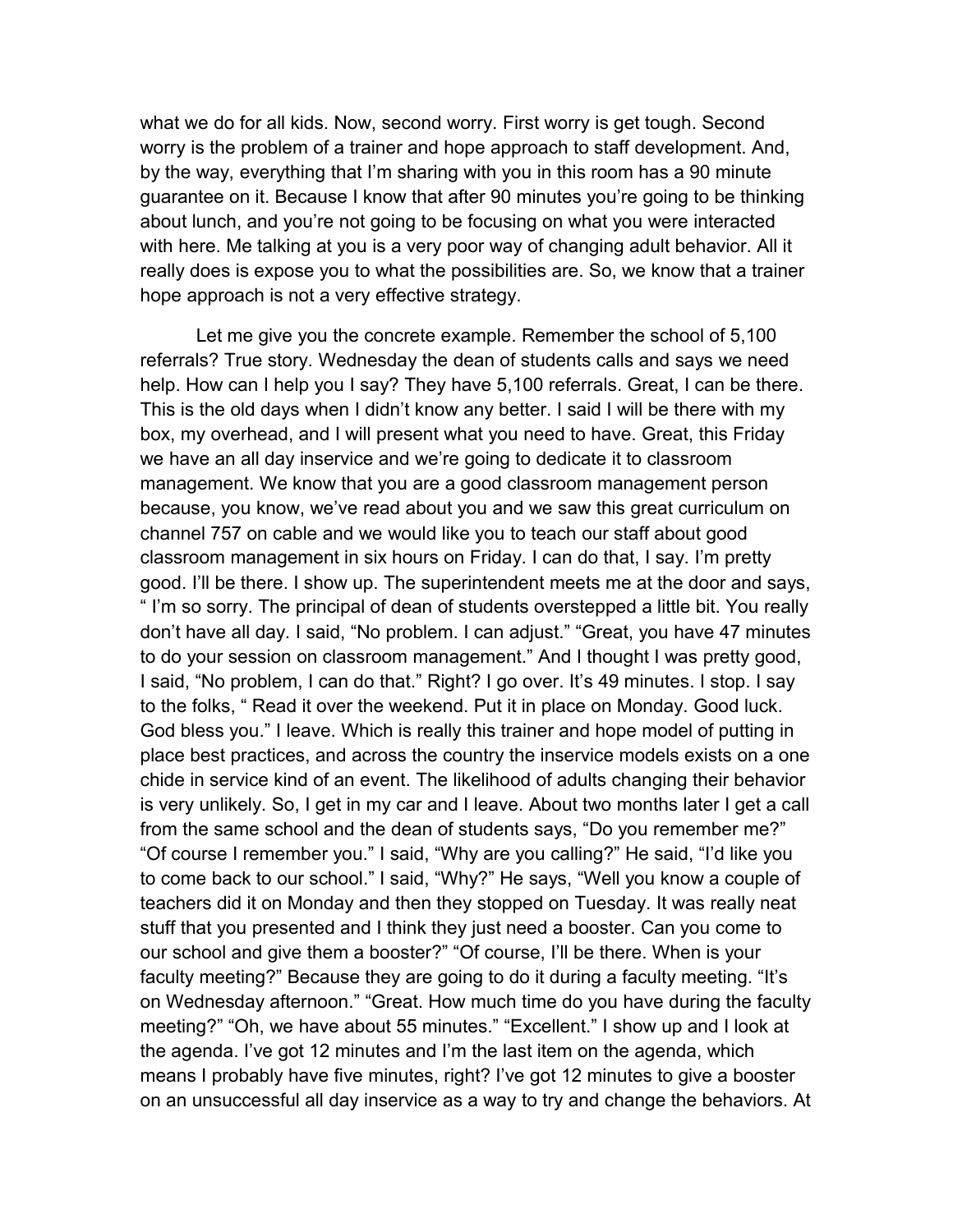that point, at the center we decided no more. We'll give presentations and give out the 90 minute guarantee, but after that there's no promise about the impact of the effort. So, we switched away from this trainer and hope model to one that is in some ways a little intimidating, but you are doing this here in Pennsylvania and I want to reinforce you for doing that. It's a great way of thinking about the logic. It's one in which we know it takes about two years for people to get exposed to the content and to get fluent on it at a school wide level, on average. We also now that you have to continue to remind people by giving them regular boosters about what best practice looks like. Because it's so easy to get into a get tough kind of a pattern.

I'm lucky. Betsy's my wife, she reminds me, you're getting tough again. Right? You have this reminder. We know that schools need to have a formal structure. You have to have coaches in place who can provide nagging in a positive way, facilitation. We know that self assessment, you've got to look at yourself on a regular basis is important. We also know that you can integrate multiple behavioral issues together to get the job done. My wife's a principal in a new school. She has been in it for about a year-and-a-half now. It's a school that's in trouble. Did not meet AYP, that's why she was hired. The fascinating thing is if you're a school that's in trouble and you have been taken over by the state, you're given more to do. She has 16 mandates that she has to put in place and she has one day of inservice for each one. She almost has 16 different consultants coming to her to give those inservices. There's no way you're going to change a school that's in trouble when those kinds of things are in place. Just off task for a second. If you visit my wife's school, you should, and you need to say I bragged about her, right? If you ask her, what are you working on right now? She says, we're working on three priorities in elementary school; illiteracy, positive school climate and parent participation. That's it. We're letting go of the other 12 of them because it's too difficult to try to do so many. We're focusing on these three and in fact we think that those three will have an effect on the others. We're going to invest in three and make it easy. So, we've got to integrate this guy, I'll come back to that in a second.

You need to have district level supports and most of those efforts out there in the hallway talk about district level commitments and local behavioral expertise. You've got to have smarts inside the school to do this work. You can't rely on people like me from the outside. Okay. Enough on rationale. That's a long way of getting around to why we do what we do. The reason I like to spend time on it is because, not so much to convince you in this room, but those of you that go way and say we'd like to think about changing our school culture. You got to help people understand why it's important to change. You want to take the logic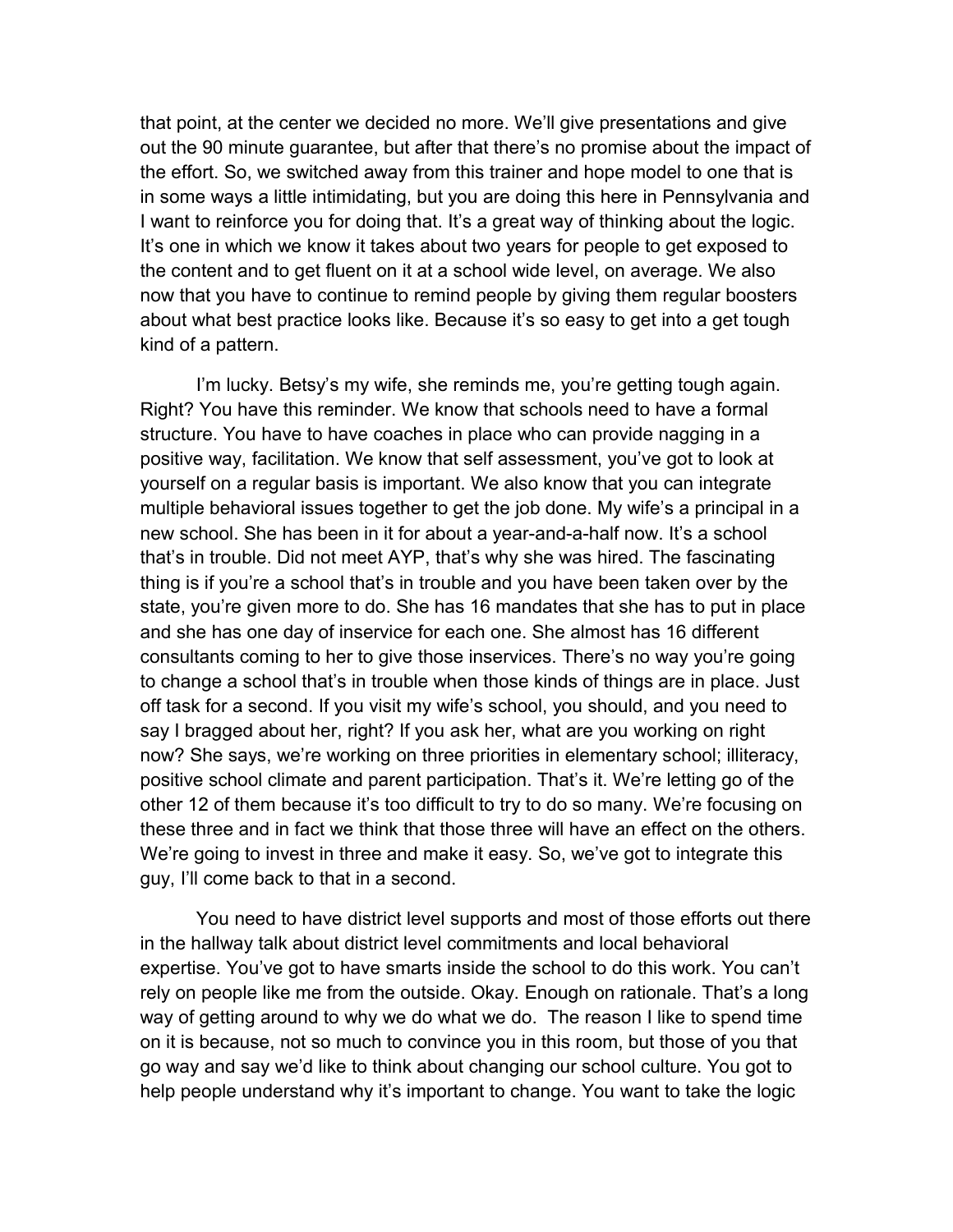of get tough, train and hope back to the school and you want then to understand why they're doing what they do.

So, features. This is a little bit boring because it's kind of dry, but I want to kind of share with you what we mean by, red star. You go home, your spouse or spice says, where were you? You say, positive behavioral support. And they say, great, framework for what? You're going to say, well, it's really about organizing four critical elements. This is so important that all of our coaches have it tattooed on their ankle. Right? Because we do all of our business around these four circles. And that is, you've got to make sure you use data for decision making. Information. I look out in the hallways and you've got data being shown, data is being discussed at this conference. It's a big deal to have information to guide your decisions. Guide decisions about what? About what you want the kids to be able to do. Academic and behavioral outcomes. We want the data and the outcomes to be linked. I am impressed by how in the state of Connecticut there are schools that collect data that have nothing to do with what their school improvement plan talks about. It's not linked to critical outcomes and we have teachers collecting data inside of classrooms that aren't linked to instructional decisions that they make. We want those to be together. Data and outcomes. Third thing is practices, it's what the kids experience. What are the interventions, the curriculum and those practices should promise the same outcomes that you're trying to achieve. That's why they're linked together. And the last one is what do the adults need to have to use the data to put the practices in place to achieve those outcomes? Now, in other disciplines we focus on this a lot. We focus on when you cross a bridge, when you get in a plane and a pilot is flying it, when you go to a doctor, you're hoping that they look at all four of those elements. That they use their data to make decisions. They're using the best possible practices, that the pilots are competent, that the doctors are competent and they know where they're headed with respect to the outcome.

Let me give you one off task example; in April of this year my dad calls me and he lives in California, I live in Connecticut. He says, "Son, I'm going in." I said, "Where are you going?" He says, "I'm getting a valve replaced." I say, "Which car?" He says, "No, not the car, my heart." I said, "Really? When are you having this done?" He says, "In about two weeks." I said, "Really? Have you had a second opinion yet?" He says, "Nope, I'm just going to go in and have it done. Replace it." I said, "Whoa, dad I think you should get a second opinion." He says, "No, I can take care of this." Now, he's 89 years old. Right? So I said, "Whoa, time out. I'm coming home. Your number one son would like to have you set up a meeting with the hospital so we can go over this procedure." I'm the only son, by the way. So, I go home and thank goodness my mom has set up this meeting at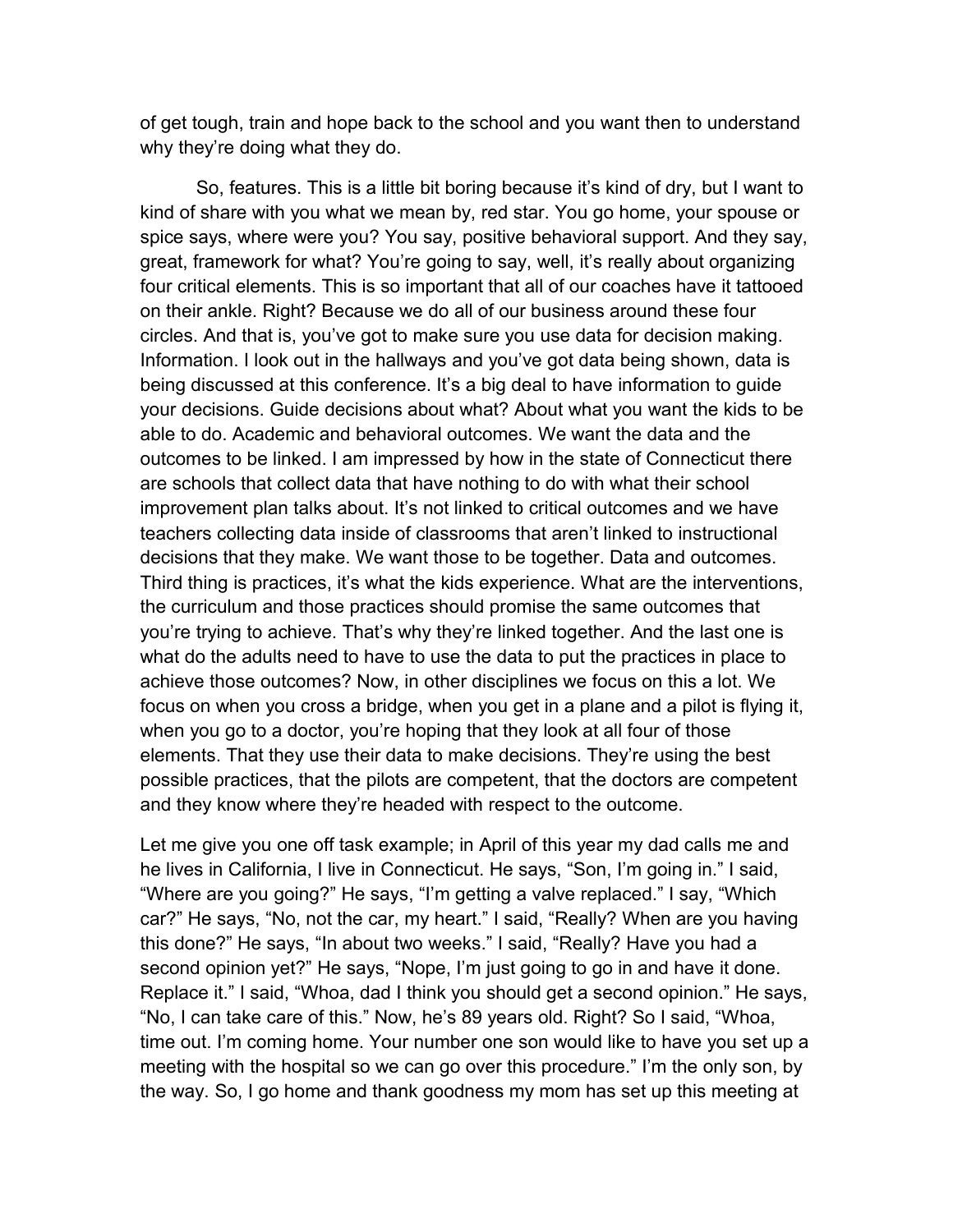the hospital, we show up, we go in the room, there is a table, the surgeon is sitting there, the anesthesiologist, the head nurse, the security guard. They're all there, ready for the number one son to go through this meeting. What do I do? I said, "Show me the data." This is a good hospital. They show me the percentage of flow, flowing the amount of flap, not flapping, the opening of the valve, they gave me all the data and they showed this video of the blood going, you know, not very well, and they talk about all what's going to happen. It's great. I'm convinced. The data is there to suggest that the valve is not working. So, what do you ask next? I say what's the outcome? Tell me what happens? If an 89 year old man is having his valve replaced? How many more years can you guarantee, plus the likelihood of him dying on the table? My mom is like "Oh, my God". I'm asking the questions about the outcome? Because your dad's important to you and you want to make sure the decisions are right. Especially for people who have other complications like age in this case? Right? That might affect the outcomes. This is a great hospital. They've got a graph showing the mortality rates with age and procedure. They say your dad has no risk factors other than he's old. So, we can replace this and he will probably be okay. So, I'm convinced. It's worth it. Let's try it. But, before I sign, we say, how are you going to do this. Tell me how you are going to get it done?

I love the internet, because I looked up all the ways it can be done. My dad, eight years ago had triple bypass heart surgery and the new bypasses are on top of his heart. The recommendations by Google, which you've got to trust them, right, is don't reopen the chest because if you open the chest again you have a possibility of damaging the bypasses. So, where do you go? You go in the side. You break the ribs open, you go in and replace the valve and put it back together. So, I do my little test. How are you going to do it? He says, oh we're going to go in the side, because your dad has, you know. Check. Nice job. Right? We're going to open him up and go back in and we'll replace the valve. I also say, what valve are you going to put in? Mechanical, beef, or pig? There's three choices you have. Tell me the advantages, the disadvantages of putting one or the other into it, blah, blah, blah. They said, oh we're going to go with cow. Cow is the best way for a person of your dad's age. My dad says, how long will this valve last? The guy says, it won't last as long as the others, but it will last at least 15 years. Dad says, let's see I'm 89 plus 15, I'll be 130 by the time, that's great let's do this. The last thing you do, of course, is you check on the competence of the surgeon. You know, have you done this before? How many have you done on an 89 year old man? How many have died on the table? Etc, etc, etc. We want to know. What happens, surgeon, if you fall over during the procedure from a heart attack? Who's going to take over and close my dad up? I don't care about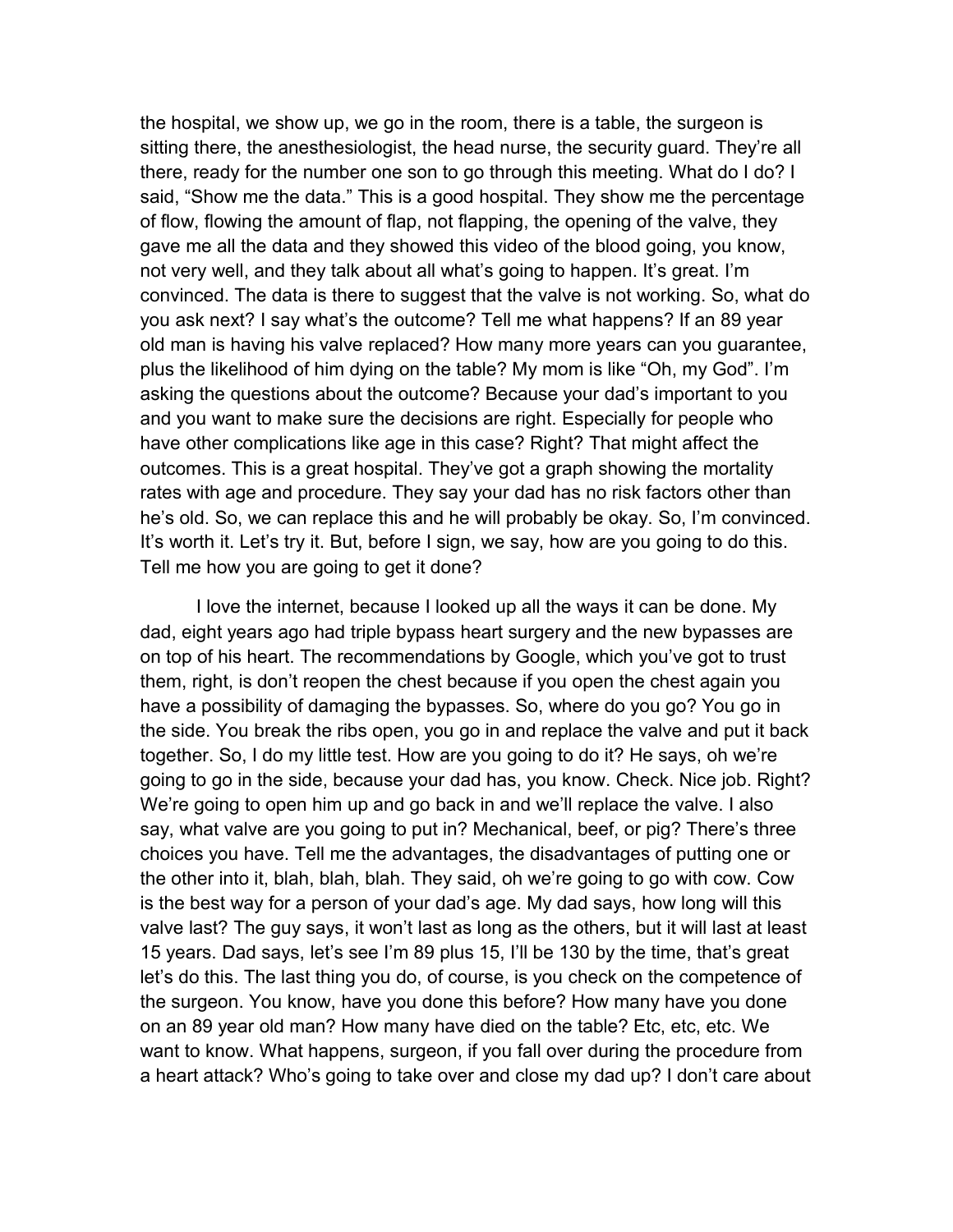you, surgeon, I care about my dad. What's the back ups? Don't let it leave this room, because it's no ethical.

I happen to know the surgeon's sister. She is a director of a special ed. program some place across the country and I call her up and I say, "Eileen, I hear your brother is a surgeon. What kind of brother is he?" She say, "He's a great brother. He's got awards. He's going to be chief of staff, and, and, and." "That's all I need to know Eileen, thank you very much." And we go for the procedure. When the outcome's important, you look at data, outcomes, practices and systems. We're dealing with kids who can't read, who have behavioral difficulties, who have mental health issues. Do we give equal play to each of those elements? In the world of school wide PBS, everything we do is based on those four. Whenever we meet as a leadership team meeting, whenever we meet as a state team, we make sure we look at those four elements. Okay, moving forward. Oh, by the way, side note, my dad's fine, he's doing great. Everybody always asks that question I should remind you. However, it's kind of fascinating, it's April, May. He had the operation in May, I call at the end of June, I call home. My mom answers the phone. I said, "How's dad?" She says, "Oh, he's doing great." I said, "How do you know." She's looking out the window, she says, "I'm looking out the back window right now, he's in the back yard." I said, "That's nice. He's probably out there relaxing, walking." "No, he's riding his bicycle." I said, "Bicycle? What bicycle? He doesn't have a bicycle." She says, "No, he went for his walk. He saw this bicycle on the sidewalk that said free on it and he brought it home and fixed it up and he's riding it around the back yard." You've got to imagine a 90 year old man riding a bicycle. It's a girls bicycle so it's really low and he can put his feet down and he's riding it. It's not up on YouTube , but it will soon be up there.

Next, one. Almost done and I'll show you the examples next. This is the other proverbial piece that goes with school wide behavioral support. Most of you have seen this before. I don't want to spend any time on it. It's linked to the RTI contents and so forth. What I do want to stress, however, is that school wide behavioral support is for all and that left hand bracket is blinking on purpose. What we find is that we want to make sure that universal intervention is available and is exposed to all kids. I visited this middle school. They had a school wide assembly on teaching this character derived program to all the kids. Right? Teaching some values and whatever. All the kids are in the cafeteria. Come on in George and watch this lesson for all kids. So, I go down and I watch. This is great. The gymnasium is full. They're teaching this lesson on respect and responsibility. It's wonderful and this teacher pulls me aside and says you got a problem here. I said no it looks great. She says no you got a problem. What's the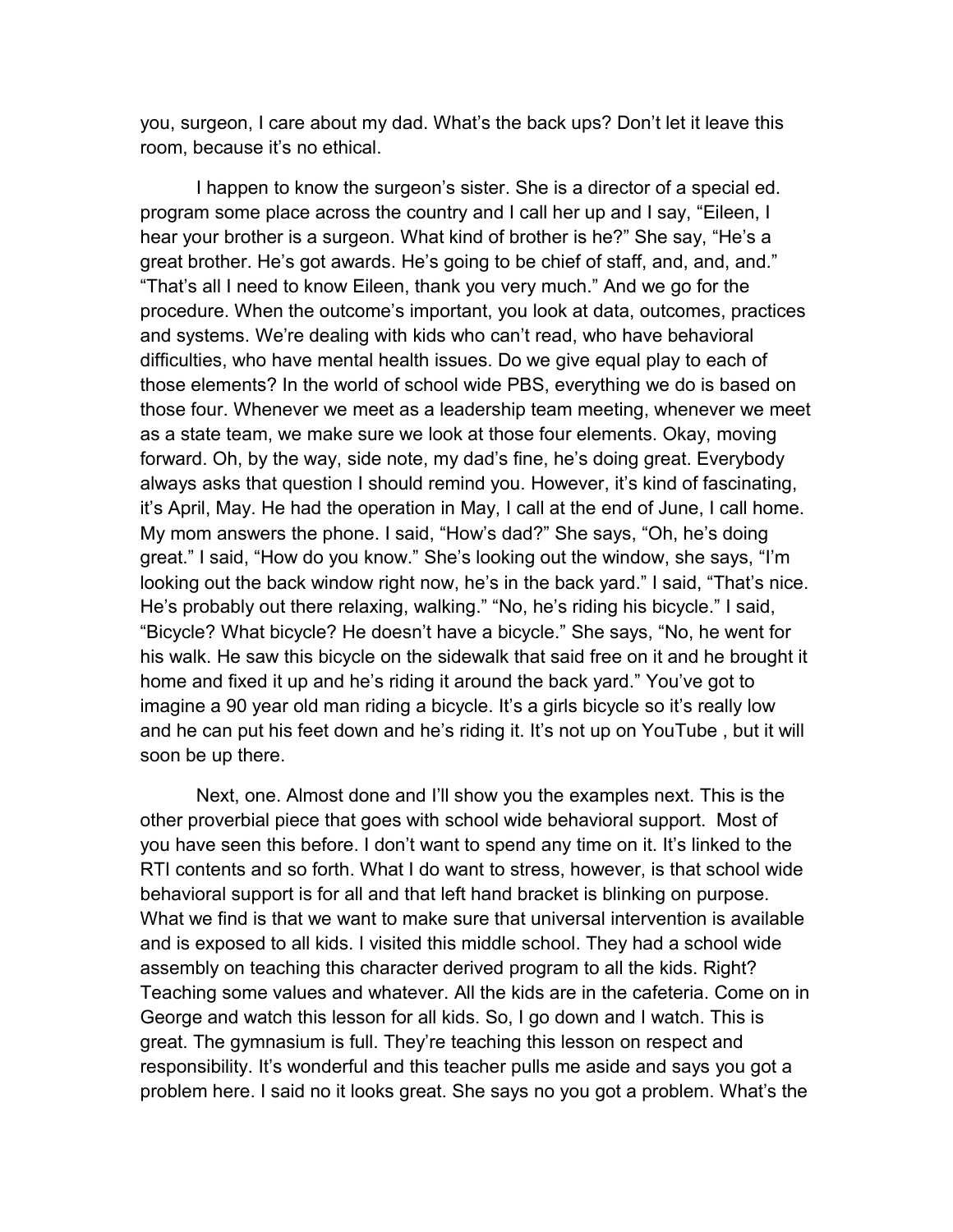problem? Not everybody is here? What do you mean not everybody is here? Well, there's about 33 kids from room seven who aren't here. Who's room seven? It's the in school detention kids, right, who've been in there for seven years now and the lesson is on respect and responsibility. I said why aren't those kids there? Oh, they won't benefit from a lesson on respect and responsibility. We keep them separate from the rest of the student body. It might be a good thing to expose those kids to respect and responsibility. It might be a good thing to include those kids in the lessons that are going on. Again, we want to keep in mind that this is about all kids, and we sometimes forget about that. Most of you in the state, you are implementing RTI.

The big plug here is that if you're doing school wide behavioral support for behavior, you're actually also doing it for RTI as well. School wide positive behavioral support is an example of RTI for the behavior side. It's exactly the same. If I look at the critical elements that Lynn Fuchs and others here at the conference are promoting, they're very similar. Universal screening, progress monitoring, database decision making, those are all part of RTI, they're also part of school wide behavioral support. The academic and the behavioral side go together. They're similar in their basic concepts and structures. They're similar. On of the misrules, though, that we started in the early '90s was two separate triangles that they started looking at as being separate. So, what I want you to think about here, and you'd be impressed, because it took me 15 minutes to figure out how to do this is that they are in fact one triangle, that you want to put them together, thank you to whoever said oohh, I appreciate that. It is actually one triangle. And, you'll also notice that we've taken the tiers out of it, because we're not sure that it's only three tiers and we're also not sure that it should be two or 17 or three or one. We are not quite sure because the research isn't there to say that it's only three. We know it looks different in an alterative school that it would in a preschool than in a high school. We notice some variation there.

Now, what's important about this is this picture. Now, I admit it and I am guilty and I'm trying to make things better. Right? We have that misrule that we have been promoting, which is we have been labeling kid by label. She is a red zone kid, she is a yellow zone kid, or she is a green zone kid. We have been labeling kids by the color of the levels. Wrong. We shouldn't be labeling kids, we should be labeling what they do or not do or the interventions we provide. I am a special educator by training I should no better. We always use person first language. It's a student with developmental disabilities. It's not a retarded kid. It's not a psychotic student, it's a student with emotional behavioral disorders. It's always person first. And in this world of school wide behavioral support we've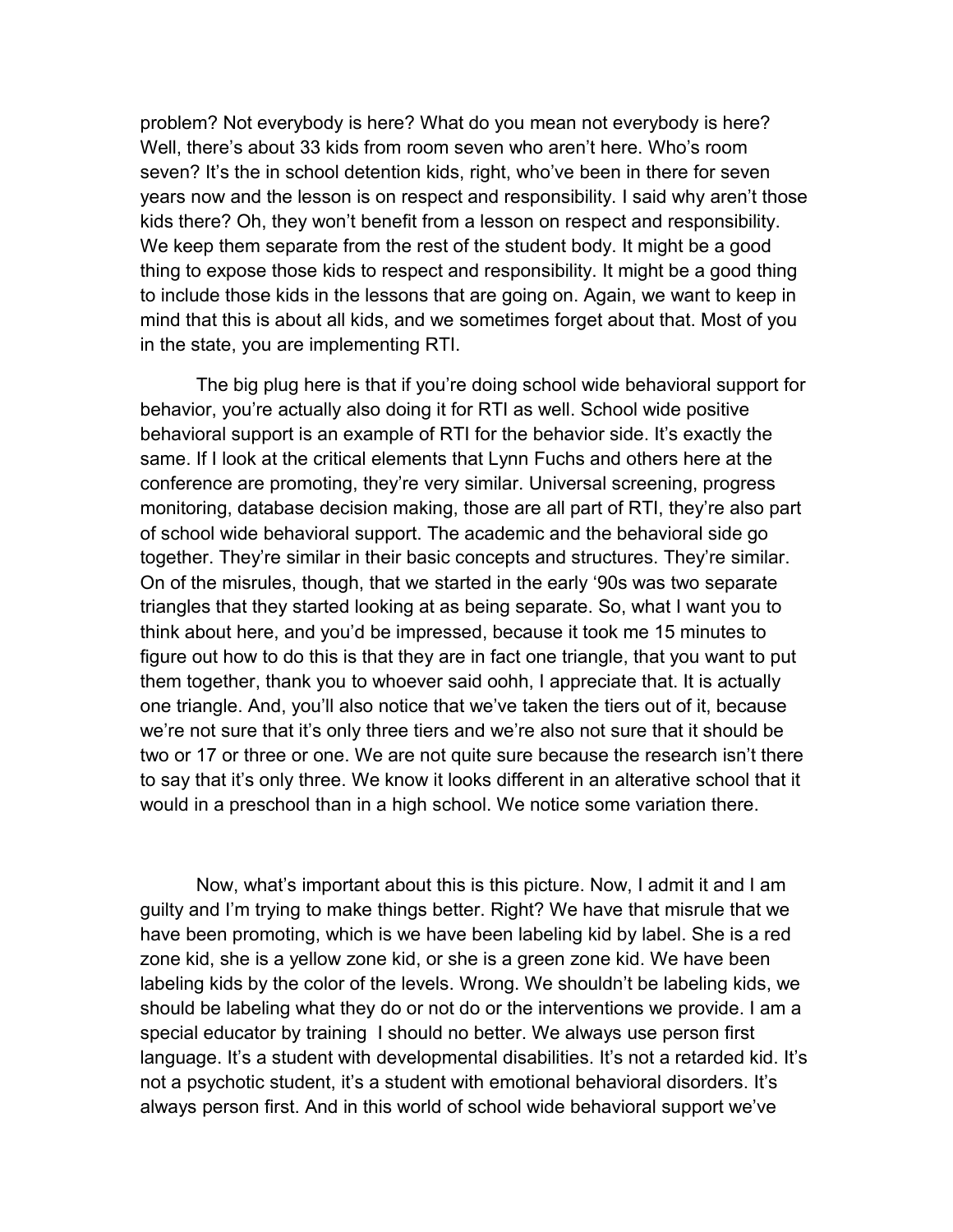done a misrule about labeling kid by level. This is an inappropriate way of doing this. So what's the answer?

Let me show you what we've been moving for and you can be so cool in Pennsylvania if you get this idea because not a lot of people are understanding how it works. I want you to think about kids as having profiles. Now, this is a profile and I made it up, don't let my daughter know I used it. This is her. She is really good at social studies. She goes to class, she is exposed to the content, she does well, doesn't need a lot of extra help. She is a basketball player, senior, they went 25-2 this year, lost in the semi-finals at state, but whatever, right? Did really well. She doesn't need a lot of extra help for that. Reading; she is a pretty good decoder, can read out loud can sound out words and so forth. However, she has to read things a couple of times to make sure she gets the meaning. She needs a little extra time to be successful at reading, especially difficult reading. Social skills; she's pretty good. She thinks she is anyway. She gets along with most kids. She's got good adult-kid relationships. Science; she's got to go down to the science lab and get extra help in small groups with the tutor who is there to provide extra assistance on being successful at science. She needs yellow zone support of science. She is not a yellow zone kid. Alright? Math; oh my God. Right? We spent the first year of her college tuition in high school to get her help to be successful at math. She needs one-on-one high intensity. We had to make course decisions based on her struggles with math. She needs red zone interventions to be successful at math. For Spanish she does okay. She's there because she has to be there. There's a motivation issue on her performance, but she does okay and so forth. I want you to think about labeling what kids do and the interventions that are required.

Don't label kids by level, because there is no such thing as s red zone kid. There is no such thing as a green zone kid. There are kids who need different levels of support as you walk through the process. One more quick example so I'll use the same profile, this is a different thing. Within the domain of social skills or emotional behavioral development, same thing is true. We've got this kid, really good at cooperative play, really good with peer interactions, so-so with adult relations, he needs a little bit of a reminder about what to do. It shows up at school a lot even though we don't want her there, she's there. Right? Problem solves, needs help, has to have a peer mentor with her to make sure she problem solves well when she is in a conflict situation. And, anger management, oh my gosh we are in trouble there. She's really good at the one-step anger management strategy which is hit and we need to teach her a different way of managing anger, but it requires a high-intensity intervention because the onestep works so well for her. Why do I want to use the 13 step sequence when the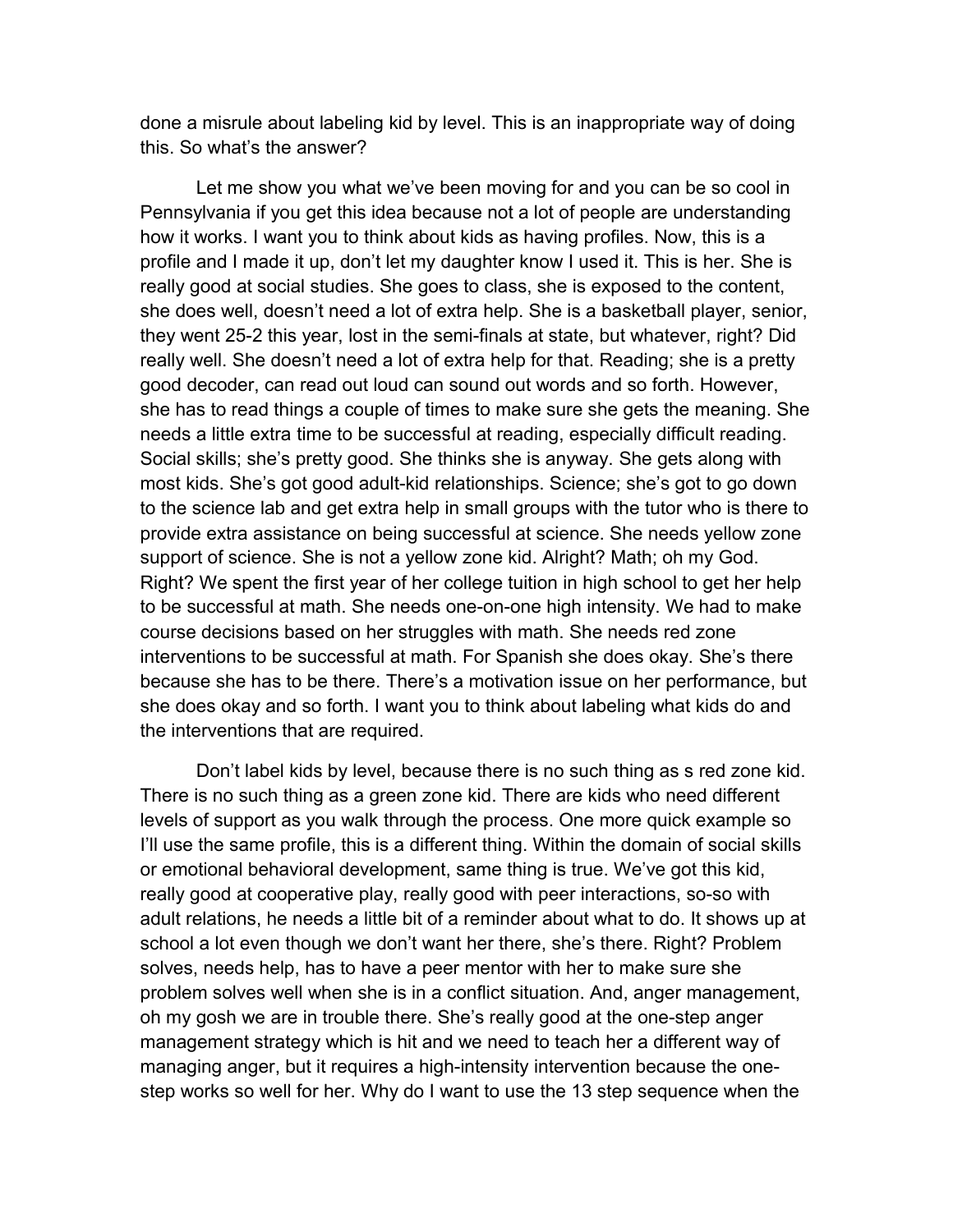one-step works so well? Again, it's this problem of how do we help the kid be successful and require high intensity supports? Independent play; pretty good as long as it's an interesting task or what have you. So, again, we want to think about kids even within a domain is having profiles and the interventions that are required which complicates what we talk about for school-wide behavioral support. Okay, so go back to our classroom, think triangle. Think about the kinds of support that we have in place. Now, what we've done at the center, let's move into some examples now, you all doing okay? Alright. Any quick questions or comments? Concerns? Thoughts? Yes.

AUDIENCE MEMBER 57:11. mom, mom now you're scaring me. Mom, he said, do you think the last thing I want to hear when I go to bed is I should pick up my toys? We shall see said the zenmaster. My kids are now teenagers, they're all sportsters, two-level house, the kids' rooms are upstairs. My husband could care less. He's a sportster. Going into my daughter's room, like you said, hoarder. I say to my daughter, "Ali, look at this room." She says to me, "Mom, I have a life." Again, we shall see says the zenmaster. My younger son, I go into his room, he says, "Mom, that's the way I can find everything." My third son was as neat as a pin, it might be genetic, I don't the pundit square on that, my husband's OC, older son OC, the three of us are hoarders. Okay. The end of the story is my three children are doctors today. I just closed the door and said, we'll see said the zenmaster. In defense of the children who are hoarders, just close the door.

GEORGE SUGAI: Again, the rule that my daughter has is that don't let the stuff ooze out into the hallways, as long as it's inside your room we're happy. Feel fine. Close the door. It really comes out in the end, right? Now, just to give you a quick analogy and I'm going to shift away back here is, our daughter is great. She is yet to get an office referral at school. She is a senior, or at least that I know of, she has not gotten one. Zero. She's pretty successful at school. She did a good job, whatever, even though her room is a struggle. Our son, who is a junior in college, thank goodness, right? He went through his K-12 career with three office referrals. It took him three to figure out don't do this again. If we had a third kid, which is what you reminded me, he'd be the kid with 27 office referrals probably, right? Because we know that the kids have different profiles, kids have different needs and who knows where they are going to go at the end and how they are going to be successful and so forth. So it's a great example about how we just have to just wait and see, but you've got to create opportunities for them to be successful and to be able to do what at the other end, they all kind of merge in some ways and fashions. Good. So, taking that example a little further. How do we identify what those best practices are? If you go to the center or the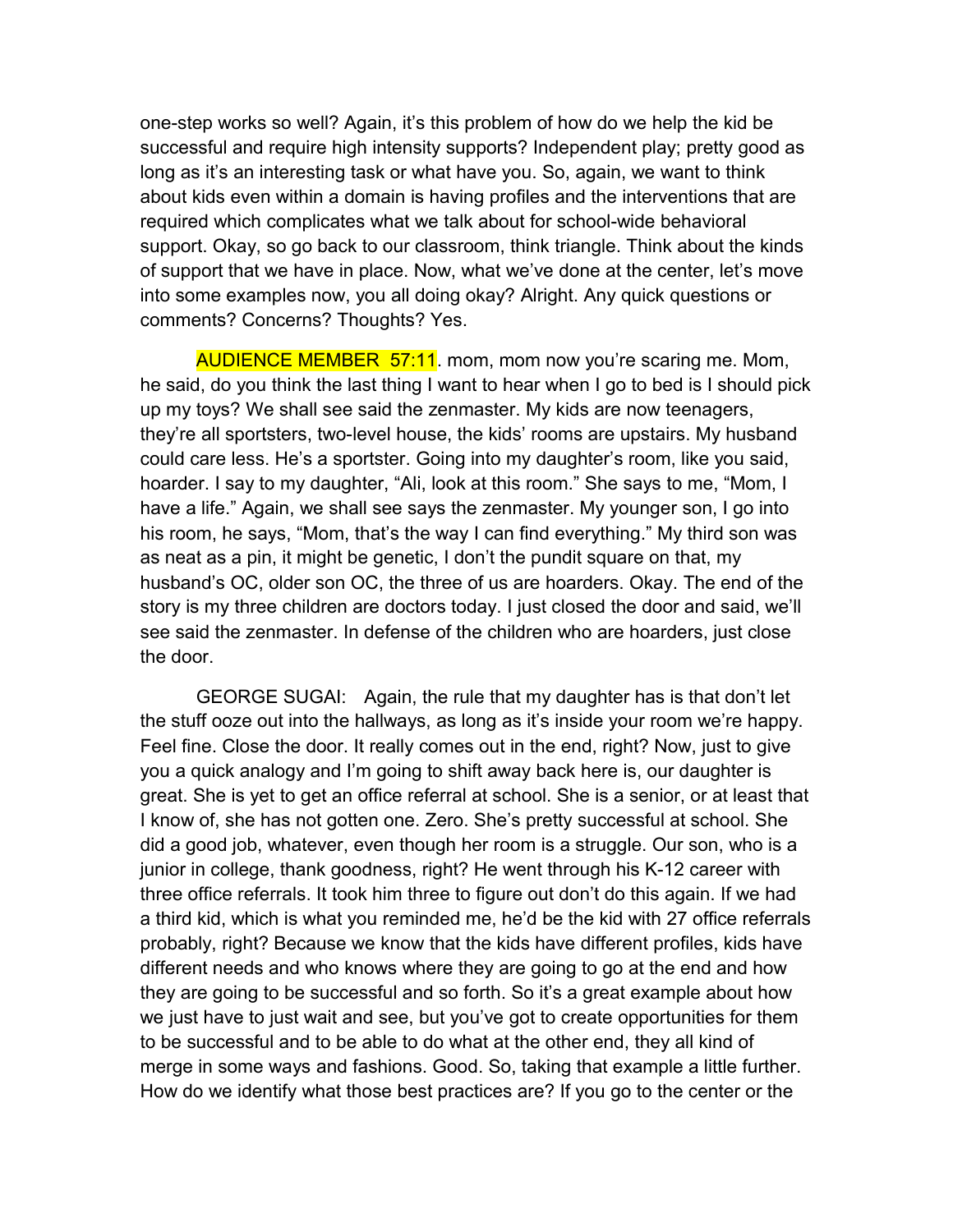site, what you're going to find is that we've tried to identify the smallest number of evidenced-based practices that has the biggest effect. We never, you never want to say to a teacher do these 55 things and it will work. It's much better to say do these two things really well and you'll have a big impact on what's going on.

So, the logic of our center has always been, what's the smallest number of things we can recommend to have the biggest impact on most kids or that kid or whatever the unit might be; that's evidenced-based that we defend and has durable affects that will last over time. So, we have broken the world up if you will to these sort of five domains school wide which is all kids, all staff, all settings, classrooms and non classroom setting, which I am going to cover this afternoon, student which is individual kid stuff and family which is how do we get families involved in school? Now, the reason this is all in small print is because I don't want to focus on the details. I just want you to see how we think about the world. I know some of you want to know what the details are, you can look on line. The purpose of this setting is not to focus on the strategy so much but to let you know that school wide there are about seven or eight things that you've got to do. In non classroom settings there are four critical things that everybody needs to do in non classroom settings. In classrooms there are about eight to 10 things that everybody needs to do really well. We push really hard to do really a small number of things really well. My daughter is a basketball player, she's got the basics down. She's got the fundamentals down and that allows her to be successful with the more complicated skills, I think. We want to make sure that the schools and classroom and hallways and so forth are run in a similar way and so we really try to identify what's the smallest number of things to invest in? Because schools do not have the minutes, they don't have the time or they don't have the resources to have a shoebox with 200 strategies in it and pick one and try it and then go to another one. We want to know what the smallest number are.

If you go to the site you can kind of see what those practices are and how we've looked at them. There's a paper that we wrote, that actually defines the evidence behind each one of those. It's available at the website now. It's called the evidence based school wide behavioral support. If you're writing a literature review your literature review is done already, just go there. Paraphrase it if you use it, but it has all the material there that describes those things.

I'm going to focus the rest of the time on school wide. Now, just a little bit of a commercial here. At the center, we are a federally funded center. Your tax dollars pay for us. So, you should take whatever you want from that site. The U.S. Department of Education funds us, it's not a large budget, it's about a set of tires on a Hum V, but we've got a budget and what we do is we provide an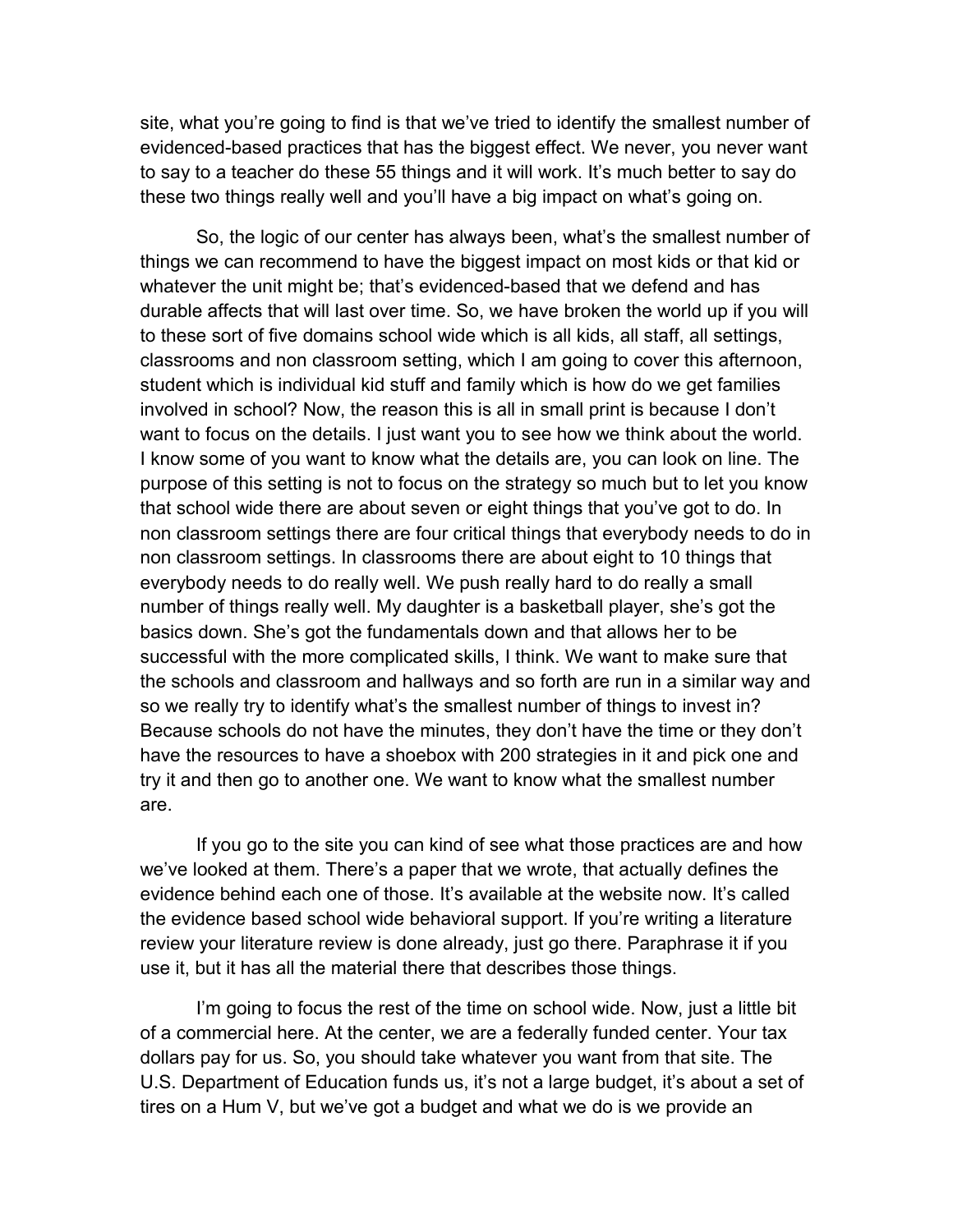opportunity for people get expose to best practice. We do not promote commercial products, we promote evidence-based practices. In school-wide, we've looked at some of the best discipline programs out there. We looked at Howie Knoff (sp) materials, we've looked at Randy Spricks materials, Geoffrey Colvin's materials, etc. etc. We've looked at a lot of different materials and said what are the common features that are evidence-based across those curricular? And what we found is that they have these features. It's team driven, they have a clear definition about where they're going, they have a small number of positively stated expectations that are operation defined of behavioral terms, they have a formal strategy for teaching those expectations. I'm going to go through these again in a second. There's a continuum of strategies in place for acknowledging kids from doing things the right way, there are continuum procedures in place for discouraging rule violations and we keep track of how people are doing. Those are the critical features. There's not a whole lot to it, just those, right? They are a little bit complicated behind those, but they're there.

What we find in most schools is they do number six really well. It's called the 35 page code of conduct. It's single space size 3 font. Everything is task analyzed. There is a school district in Connecticut who has their code of conduct in Chapter 3 under weapons and section 7 under knives. They've got it broken down into foldable, non-foldable more than seven inches, five to seven, three to five, and less than three inches. They've got consequences aligned with each one, they've got the first infraction, third infraction, whatever, all lined up and written out. On page 38, it says we are a school of respect, be respectful. That's it. Right? We tend to focus on number six because of the get tough response. Again, we have to have consequences to rule violations. But, the school discipline system is really the universal screener for knowing which kids need more of something else. Not more in school detention. So, the goal here is to think about that school wide discipline is really a universal intervention, primary tier, to know which kids need tier two and tier three.

So, moving forward then, you've got to have all six or seven in place, not just number six. Here's the process piece. This is really basic. You all know this already. We don't do one shot inservices anymore, except to give a rationale or do these kind of things here at conferences and again we have a 90 minute warranty on the content. But, if the school or district or state says we want to implement a more proactive model. We say great, I don't care what you select for the practices but you've got to think about the systems. You've got to think about team driven district level as well as school level. You've got to have agreements in place for what you're going to do. You've got to make sure that you've got an implementation plan that's based on your data. You've got to implement with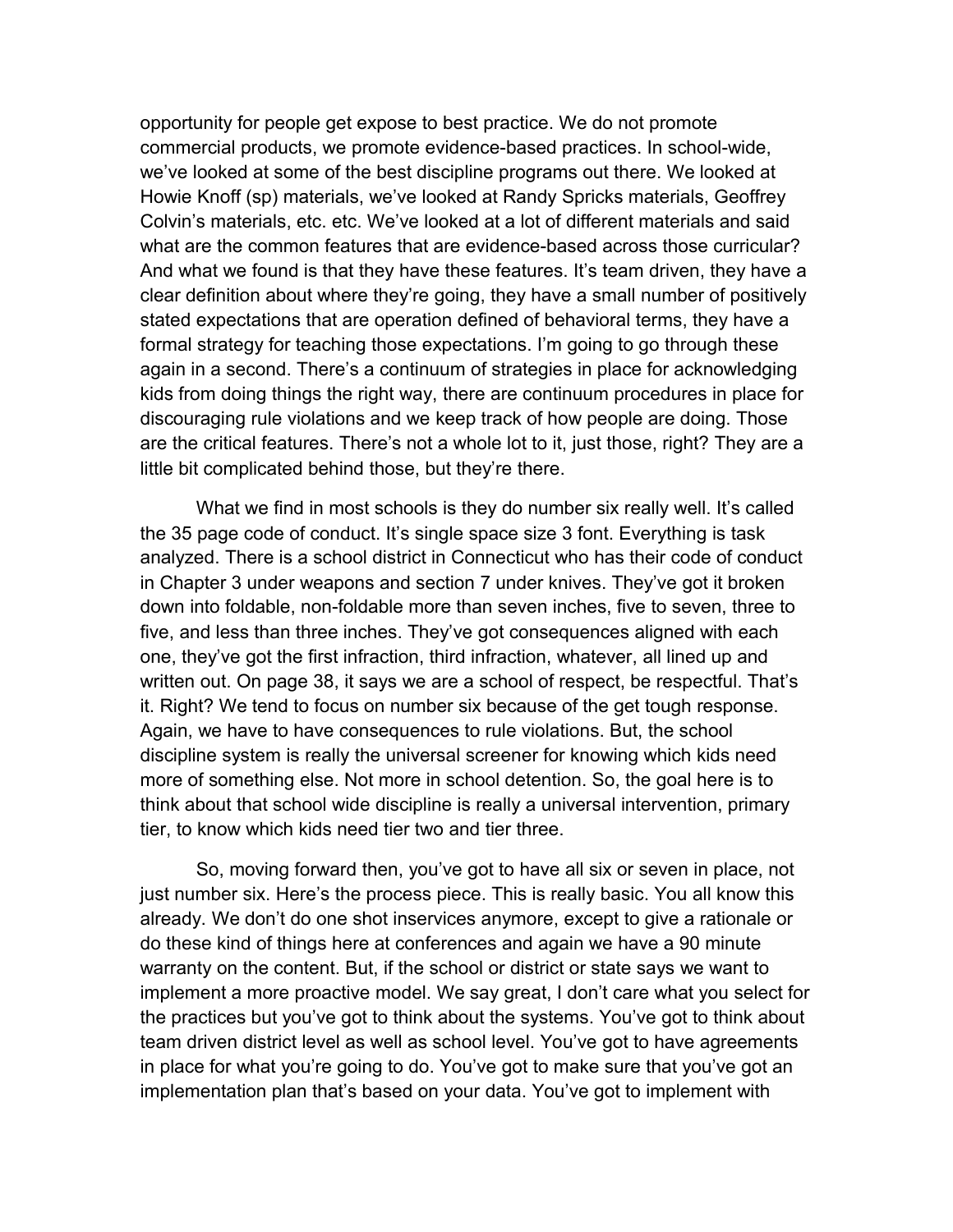fidelity and evaluate how you're doing. The most important thing about this picture is that the top two circles are blue and the bottom three are green, and that is you never move into the implementation plan until you have agreements about what you're going to do. If the staff don't agree, if they're not actively involved in the decision implementations suffer. You've got to make sure that the team process is in place that involves all staff. I'll come back to that. So, team led, some of you came to this session as individuals, some of you came as pairs from your school, some of you might have come as teams. We always say you've got to start with a team as you move the process forward. That team has to have behavioral smarts on it, your administrator has to be there and actively involved. We know that there has to be a means by which communication occurs between the team the school. We know that you have to use your data for decision making and so forth. We'll come back to that.

You can look it up a little bit later, but the team is so important to us because it actually operationalized the implementation, not me the trainer, but the team takes it back to the school to make a contextually and culturally relevant to the context in which it's going to be applied. So, this is one of the strategies I'm going to share with you, because I think it's so important. This is one of your homework tasks by the way. One of the biggest challenges that we have in schools is that they are doing too many behavioral interventions. Too many behavioral programs. You've got to cut some and let some go and you've got to focus on a few and do them really well. Schools have a hard time figuring out which ones to do, so we asked them to do this thing called a working smarter, or what we like to call a behavioral initiative audit. This came from the state of Hawaii, Jean Nakasato is our PBS coordinator there, she was visiting a junior high. The junior high was in trouble, she said you need to form a team. The principal of the school said the following, no problem, we'll set up a team and add it to our other behavioral teams. She goes, "What's that mean, other behavioral teams?" He says, "I'm so proud of our school. We have more teams than any other school on the islands. Hawaii, right? And she goes, "Well, that's really good. How effective has this been? Is it working for you?" He says, "I'm so proud of our school, we have more teams that any of the other schools on the islands." He's got every mandate covered, but nothing is being implemented. So she says, "You've got to let something go, and you've got to redirect your minutes because you cannot add more to what teachers are doing. You've got to use your minutes more efficiently." He says, "How do we make those decision?" She created this tool. This is just an example. Left hand side, you list every team that has anything to do with behavior in it. In this example, you've got the attendance committee, the character committee, the safety committee, the school spirit committee, the discipline committee, the DARE committee, PBS work group and a couple of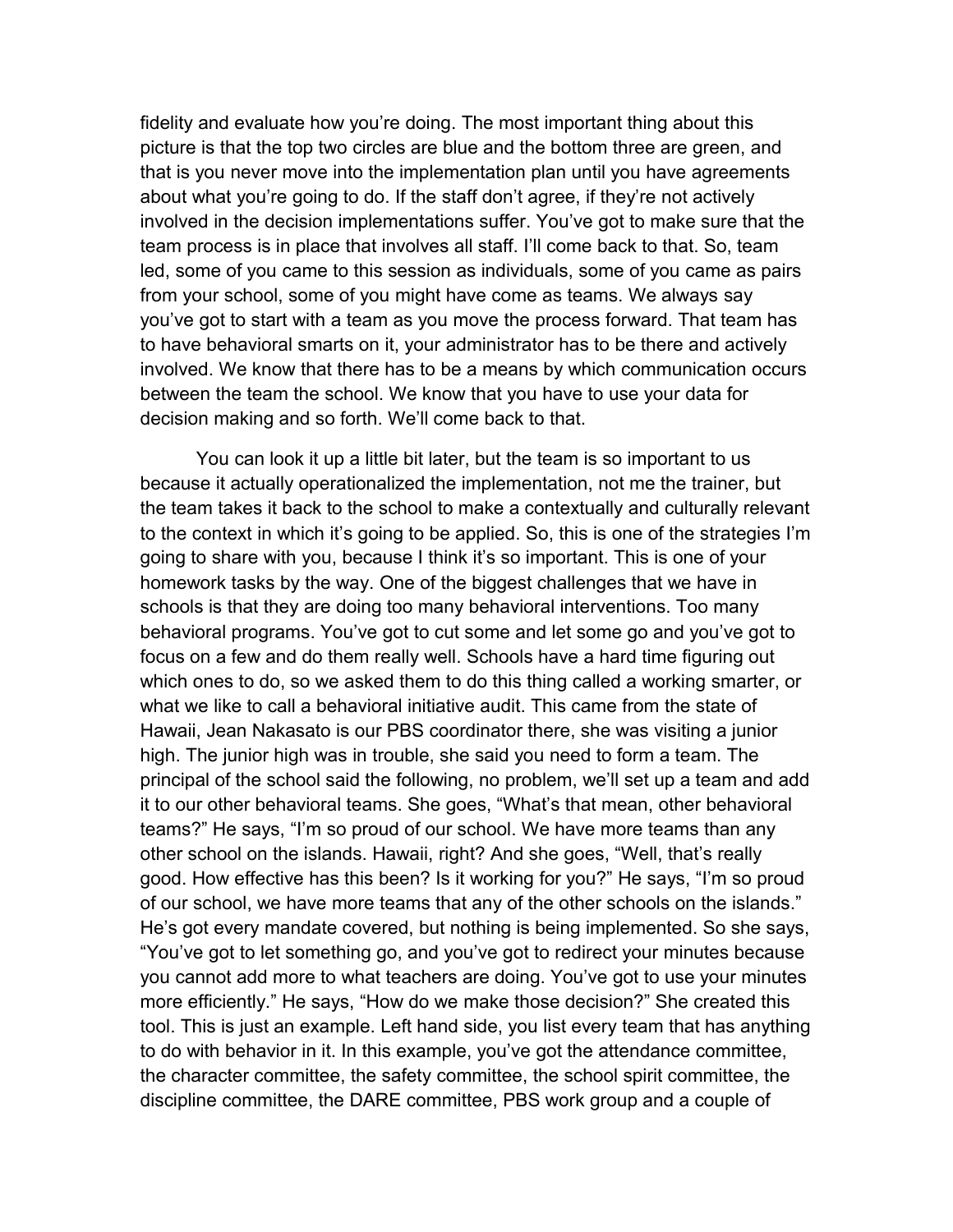others that didn't fit on the slide. Then you look at them, you identify their purpose, their outcomes, which kids are supposed to benefit, who's on the committee and how does it relate to your school or district improvement plan. Fill in the cells and then you say start eliminating or combining, and that's where it gets really tough. So, what Jean says, which I like, is you always start with the outcome column and we carry wide tipped permanent red magic markers and we start crossing off committees that do not have measurable outcomes, because remember outcomes is the big circle of outcomes data and practices, it's the big deal. So, we cross of the character committee, the school spirit committee, and the DARE committee, so you no longer have to meet. You're disbanded, stop. No longer, stop meeting. You say well how'd you make that decision? Well, the outcomes aren't measureable. You don't know where you are going, you don't know if you're getting there, you don't know if you're successful or not. You don't know how to change because you don't have data to guide you.

The DARE committee is easy because they have no outcomes, they just meet. In fact, Don, who is a committee of one meets by himself twice a month, 90 minutes at a time. And they check it off, yes we've met. Now the truth is the outcome is an unspoken outcome which is the superintendent mandates dare. Mandates it, so they meet just to meet the superintendent's requirements, they have no idea if the kids are benefiting. All they know is that it's taken care of, right? Character ed.; it says improved character. True story; the chair of the character ed. committee says you can't disband us. We just did. No, no you can't disband us, we have a curriculum that's in place. Four days a week 45 minutes a day we teacher character education traits, four days a week 45 minutes every day we teach character. I say that's great that you've invested that time. Is it working? She goes we know its working. I say how do you know? We can feel it. You can feel it? What do you mean by that? She says walk with me. We walk down the hallway together during a transition. We get to the end of the hallway, she says did you feel it? Oh my gosh, right? They're making a decision about a curriculum that's 45 minutes a day four days a week on a feel. I frankly would much rather then teach reading during that time than whatever, you know? Because successful at reading actually has an affect on, so it's an interesting kind of thing to look at. It really is. I say to her you know what?

On the academic side you wouldn't go for a feel. I don't go up to a kid and touch the top of their head and say yep he can calculate the hypotenuse of a triangle, I can feel it. We test them. But, for anger management, for responsibility and respect we go for a feel. Unacceptable. You no longer can meet. Short story, the principal said no problem. He took all the committees and lumped them into one super mega committee on school culture. They agreed to have no more than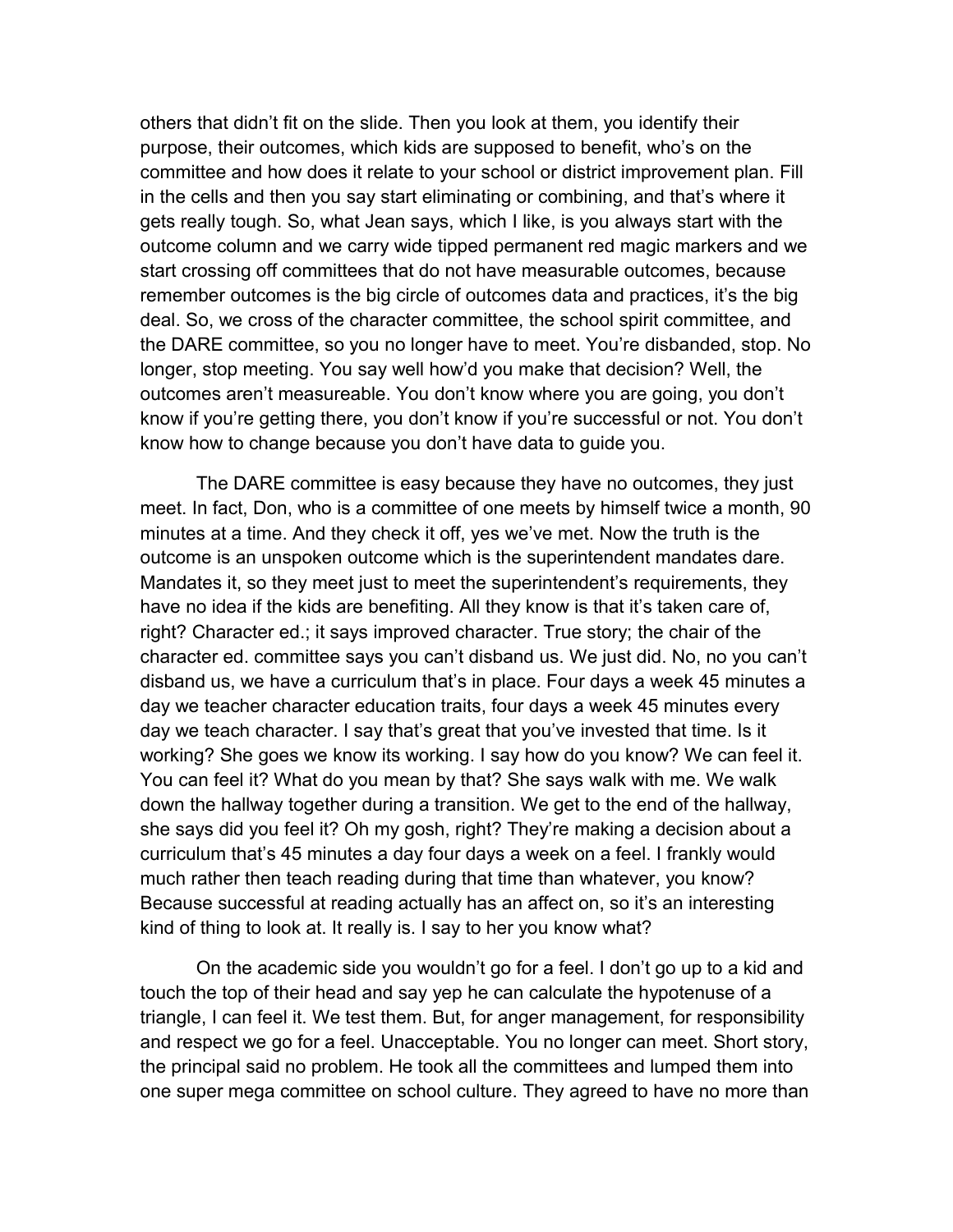three ad hock teams. One was on school-wide, the second was individual student, the third one was on parent involvement. Those are the three. That's it. When the character ed. person said I want a new committee. They said no you can't have another committee, but you may join…which one? School wide. So, they integrated. They didn't focus on the name of the curriculum for the committee they focused on outcomes for the committee. The school wide team worked for school wide outcomes. The individual student committee worked with kid outcomes and parent involvement was obviously parents. So, idea here is to combine. Now, go back to the DARE committee just for a second. I'm being a little inappropriate here but the DARE committee, remember I told you they're meeting because the superintendent mandated it, so they said we have to meet. I said no problem. If the superintendent asks you did you meet, you lie. You say you met even if you didn't. I said it doesn't make any difference, the outcome is going to be exactly the same. But, you gain back 180 minutes by doing that. Take back your minutes. Now, I know nobody wants to work with Don, but I'm sure you can find some committee to put him on to make this work.

Okay. Moving forward. So, here's your second homework task. The first one is to do the working smarter chart, the second one is the following; I'd like you for your school or your district or if you're a state person, same thing, show me where your investments are for all kids primary prevention and what do you have in place for the kids who are not responsive to primary tier, secondary tier? And what do you have in place, what are your investments for the third tier? Hopefully, there will be no more than three to five investments. Hopefully, they'll be linked together. Don't copy this down, just an example. If you visit my wife's school and you say to her show me your continuum, she'll say school wide what we teach are these three school wise expectation, we have a proactive school wide discipline model, we acknowledge kids for doing the right thing, we have the bests possible math and reading programs, and we have parents involved in our process.

For the kids who aren't responsive at the second tier we have a check in and check out system, we have a targeted social skills program run by our counselor, we have a pier support mentor system and we have a social skills club run by parents or whatever. We've got the system for small groups. For the kids who aren't responsive to that we bump them up to the certiorari tier and we've got a function based model using wrap around school based mental health model in place. Our most effective schools are those that have a small number of investments that are linked together into a continuum, not 15 shoeboxes on the shelf, that are linked together. Also, notice there are no names of people up there. It doesn't say school psychologist, primary tier. It doesn't say general ed.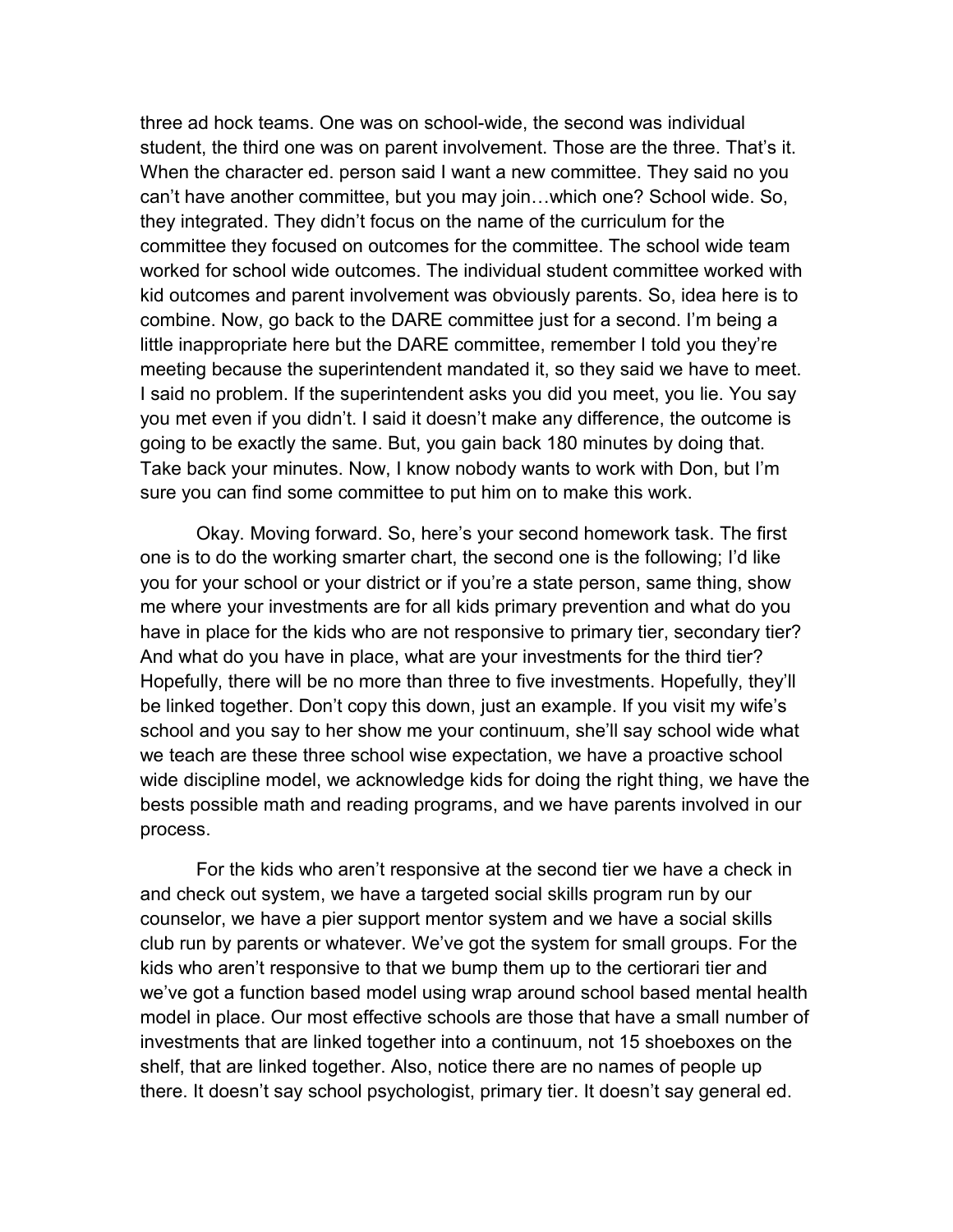teacher primary tier. People is not important. It's the programs that are important because everybody is involved in interventions. So, you don't link people. Social workers should be doing primary prevention as well as individual. Counselors should be working with all kids as well as individual. So, you want to think about all as you go through the process. So, one task is what do we have in place? Second task is how are these linked together? You will never want this after hearing me tell you all this stuff, but if I was to visit your school one of the first things I'm going to say to the administrator, show me your continuum of support you have in place on the social/emotional/behavioral side. What does that look like? What we find is a lot of schools have very little in the middle, some at the bottom and a whole lot at the top because of reactive management. So, the goal here is to think about how you're going to shift it over.

Okay, moving forward. I'm going to move into some data. Data is really important for us. We always start with the data. This is a school some place in America. This is 12 months worth of data. Do you see a pattern? Anybody see a pattern? Anybody see a pattern going on across the months? Slowly decreasing across the months. Anything else you see? You see some spikes in September and in December and a little bit of a spike in April. What are those associated with? Breaks. End of grading period, holidays, who knows, right? You can look at this data and say maybe we should be doing something slightly differently just before the end of a term, just before break. In order to do what? Help the kids be successful.

In the state of Connecticut we just finished our CMTs, Connecticut Mastery Testing. A couple of our schools said, God, we're just so busy with testing, we're going to have to let something go. We're going to let our positives go, we're going to stop acknowledging kids for doing a good job for their social skills. You might want to say that's a good thing to focus on during the CMTs when the stress levels are high because we know the problem behaviors increase. It also could be that teacher tolerance is lowering during those times. Right? So, there is a number of factors going on. Or, in one our schools the principal said, God, you only got 13 more days and we got spring break, hang in there. If you've got problems, just send them down to the office. So, the numbers go up, because the principal or the administration has incurred the response. So, you've got to look at all of them. This one is by type of problem behavior and the right hand side and the most common problem behavior is disruptions. Minors and majors, followed by disruptions and inappropriate language, those are the highest one. So, you have some place to start with what you're going to build for an intervention plan. This is by location and classrooms is the highest priority.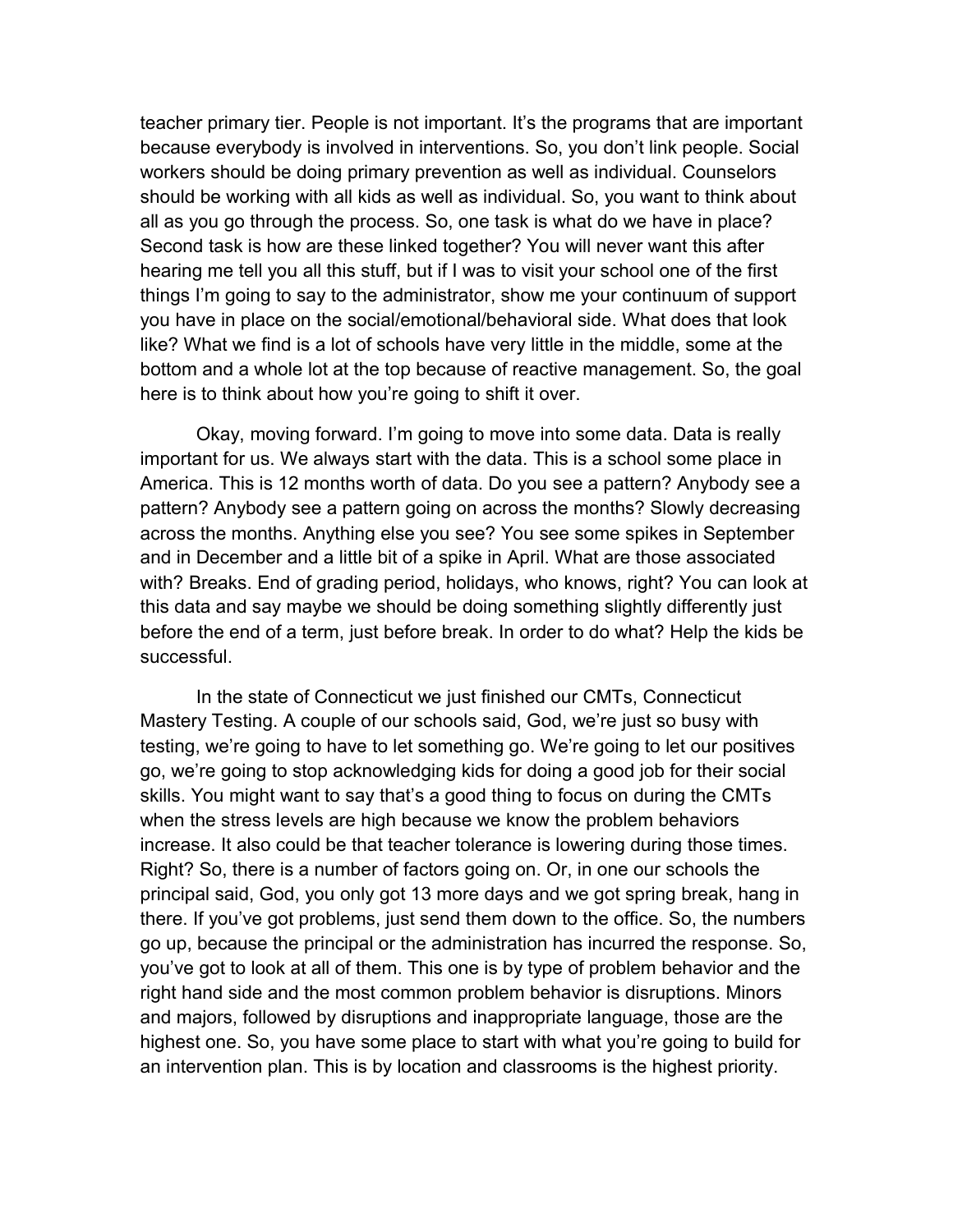So, maybe classroom management is the target, but you've got to link it to something school wide.

Here it is by time of day. What time do you not want to have duty. Tenthirty right? There's a big spike going on around that time. Why? It's going to depend on the school a little bit. Is it because of recess? Is it because that's the major transition between blocks? Is that the time when the kids' meds are wearing off? Is that when the teacher's meds are wearing off? What's going on in this school? Again, you are going to individualize your hypothesis to the decisions you make. Do not just say well George Sugai said we should do this. You're going to go back and say what do our data say about our school? Where is it happening? What are they doing? Right? Who's doing it and so forth, as a way to make a decision. This is by student, numbers across the bottom. Kid number 11 has the most office referrals. He's the winner. I'm frankly am not worried about kid number 11 because I know he's on a plan. It's those kids below him that I'm worried about. The wannabes. I want to catch those kids before they join the club with kid 11 and I want to come up with what I want to do with step. I'm also worried about the kids who have one to two referrals because we don't want them to get into the habits of getting three to five or six responses or consequences. If you're interested in data, right? Question?

## AUDIENCE MEMBER: 1:18:52

GEORGE SUGAI: The question is, you're absolutely right. Kid number 11 could actually be a trigger for a whole bunch of other things going on. Group, right? Could be so disruptive that other kids get involved, could be so disruptive that he isolates himself from others. Yes, you do want to have something in place. In this school, I happen to know the kid, and he's on a plan. That's what I mean by I'm not too worried about him, even though his data is high, it's the kids without a plan. But, you're absolutely right. If I walk into a school without anything in place I'm going to find out who those high fliers are.

## AUDIENCE MEMBER: 1:19:34

GEORGE SUGAI: Excellent question. He's saying, if you look at that decrease in trend or even the spikes by the holidays you've also at the same time got to look at who's contributing those numbers, if they're still in school or not. I'll come back to that in a second, because I've got another picture to show you. Excellent point. Again, you're going to individualize your interpretation based on your school and what you know is in place. If you're interested in data, go to swiss.org, not because it's a system you should have, but only because the resources at that site, examples of referral forms, examples of displays of data,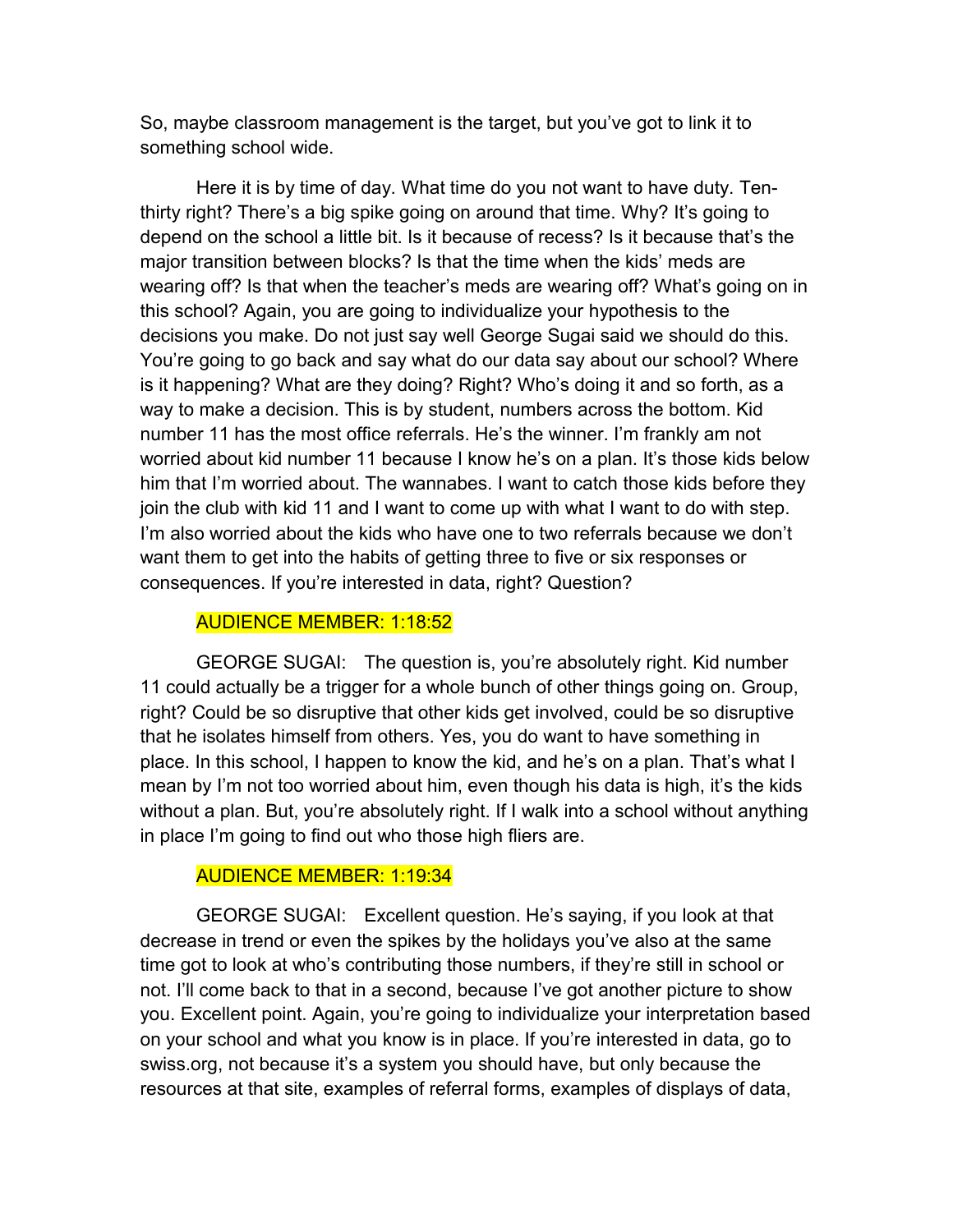decision making models, evaluation tools are all behind the scenes there at swiss.org and it will show you how a data system can work to make decisions. It's a nice little site to give you ideas. It was built as part of our center and it's out of the University of Oregon and it's a great little place to look at data systems, so I just want to put a little plug in there if you want to know more about data.

Okay, couple of examples for that last 45 minutes or so that we have and to show you the data to go along with these. One of the most important things is when you get done in her go out in the hallway take a look at some of those posters that are out there. There are some pretty neat examples of people making an individualized school effort to try and respond to behavioral health and school emotional/social climate of their buildings. I think I got most of them. I went out there before all the posters were up, but there's a bunch of schools out there, school districts I should say that have actually invested quite a bit into the process and they've got some good examples and you can ask them whether or not George is lying and telling the truth or if he's exaggerating. They'll tell you which is what you really want to know about how this stuff functions.

So, when you walk away from here your third homework task is look at the examples, look at the range of ways people have operationalized school wise behavioral support or social/emotional learning or whatever you're going to call the curriculum that you're thinking about. There's some pretty neat examples out there in the hallway. Here's where I want to start with some examples. This is a non example. I want to make it very clear. A lot of our schools communicate negative messages out in the school. You walk in the building it says no guns, no drugs, no dogs, no back packs, no whatevers, right? Very much focused on what you don't want to be done. What I really find interesting about this is that it's really not set up for the right kids. Seventy percent of the kids that walk into this building they don't even know the sign exists and they don't need the sign. About 20% of the kids see the sign and they say oh ya I remember. There is about 15% of the kids who come in and say oh my gosh, I forgot my backpack, I better go home and get it. It actually prompts inappropriate behavior. But, who did we put the sign up there for? It's for the kids who went home and got their backpack. So, it's an interesting phenomena about why we put the signs up. Is it instructional for many? Absolutely. Is it going to work for the kids that we're most concerned about? Probably not. Because it's not a very strong tool.

So, our logic as always is if you're going to invest money in lamination, waste it on good, positive messages. Communicate what you want. Let the schools, the visitors, the parents, the Board of Education, whoever visits your schools know what you value. This school is the Hornets, so they Bee Safe, and they Bee responsible, and they Bee respectful. It's a message, it's a way to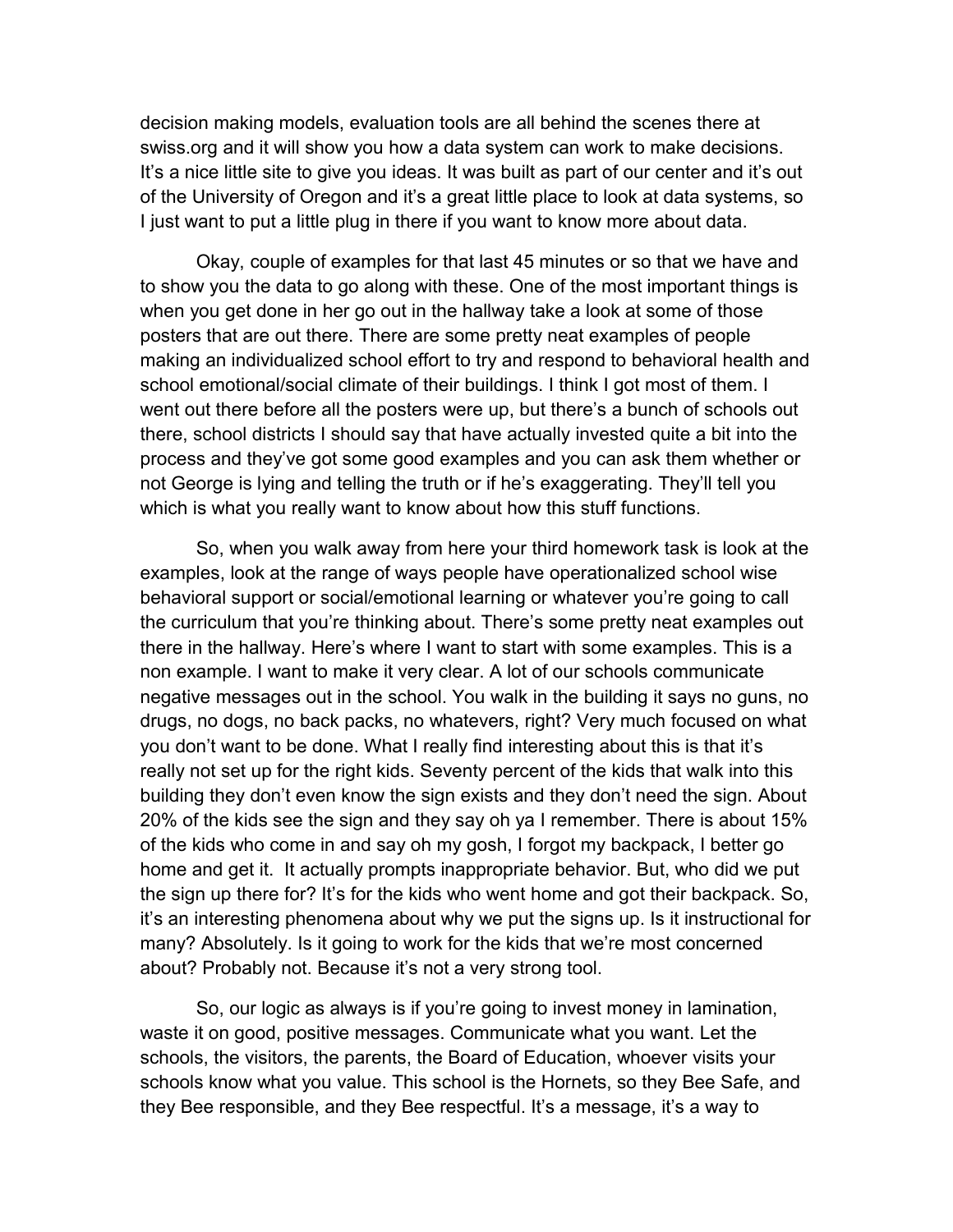communicate what you want. My friend, Ann Todd has shown me this, I doctored it up, you get the idea. She came back from Asia and she said in the United States we say keep off the grass. In Asia they say the grass longs to grow up strong and healthy. I'm pretty convinced that you can just about translate anything negative into a positive statement. It takes a little work sometimes, right? Or many centuries of work, but the idea here is to think of how can you translate some of these things into more positive messages?

Here's a little quiz. I'll do it the fast way. I want you to tell me, is this awning over a door, is it from high school, middle school, elementary or preschool. It says "Through these doors pass the most caring, attentive, responsive and empowered family members of all of Tulsa, Oklahoma. Thank you for being here." Is this awning over a high school, middle school, elementary, or preschool? Answer is none of the above. I cheated. This is actually the downtown Doubletree where the team training was being conducted. Why does the hotel want to communicate positive messages? Maybe so that the people who are there like being there. When you check into the Doubletree they say thank you for coming to our hotel, we care about you. Right? You walk down the hallway, you see these care messages on the hallway. Because why? It's good business. Why? Because it promotes better business. Why? Because the clients are happier. Maybe we should be doing the same thing in our schools.

This is the Hyatt; recently we had a training. I go around to hotels taking pictures of signs, right? It says, please respect your neighbors because of the noise inside the hallways. It's doesn't say don't do it, it's a positive message. So, a school in Minnesota created a welcome mat for their school. The first thing you walk on is a welcome mat and it says welcome to Westwood Way, we are the Wildcats, we are safe, we are kind, we are positive learners, and we be our best. Because they want to communicate a positive message. I talked to the principal of this school and he said it's pretty fascinating because one week after we put these out two parents came into the office and they came in and they said we want to tell you something about your school. He says okay, okay I'm ready. And he said, no, no something positive. He says something's different about your school. It seems more welcoming or something, we can't quite figure it out. It's because of the message that are being communicated. So, the PTA, PTO, whatever it's called her in Pennsylvania made refrigerator magnets and they sent them home to the parents, so it has the homework I'm sick today phone number and they also have the four school wide rules, as a way again to create a communication system with the families.

This is in South Carolina. This is just to show you how they individualized it. You will never do this in Pennsylvania unless you're called Jessie Bobo